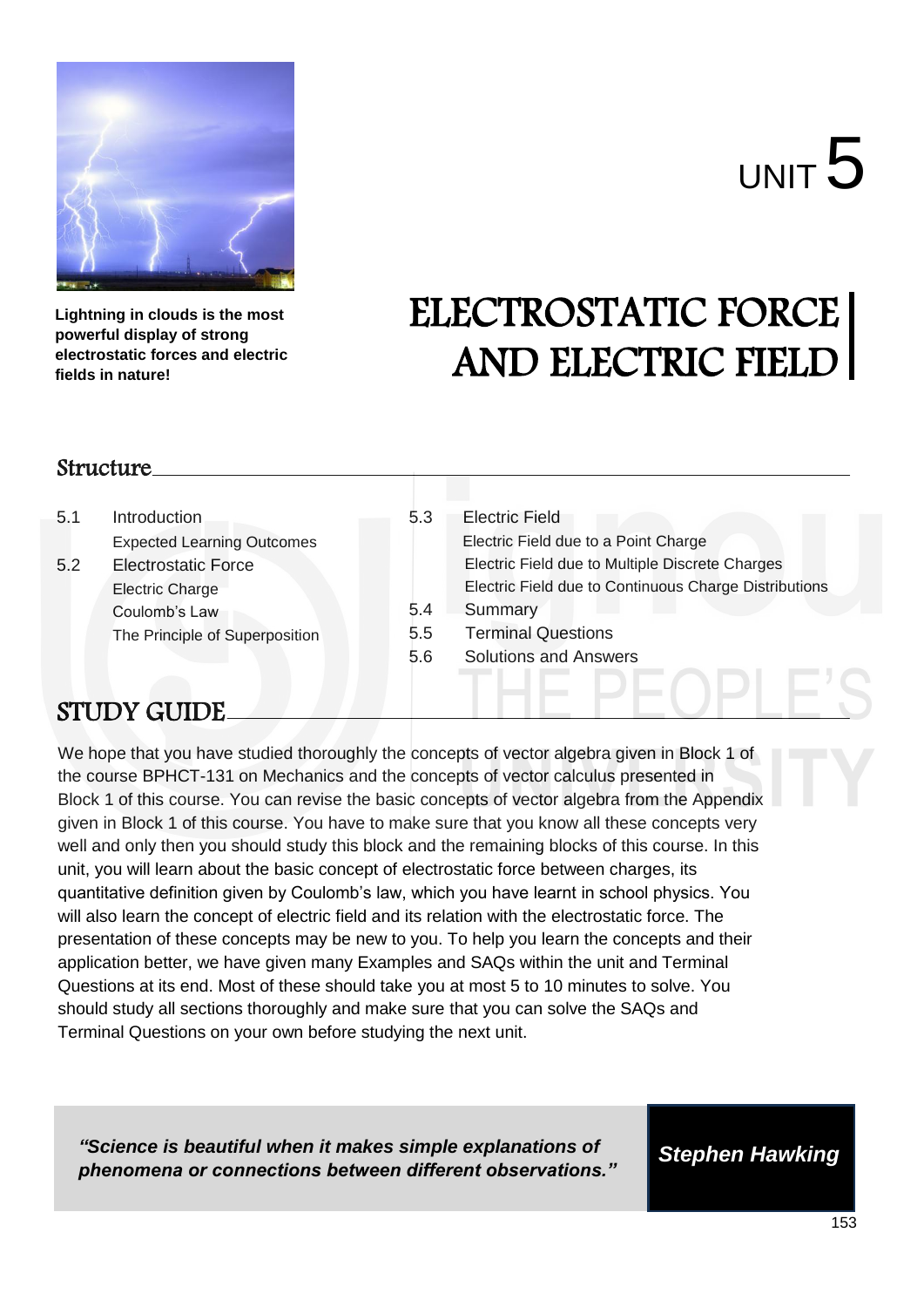### **5.1 INTRODUCTION**



Benjamin Franklin (1706- 1790), an American polymath (meaning expert in many subjects), was one of the founding fathers of the United States of America. In physics, he is well known for his pioneering work on electricity. He was also a great inventor. The lightning rod, bifocal glasses and urinary catheter are some of his well known inventions in use today. Franklin coined several terms in electricity which we use today: battery, charge, conductor, plus, minus, positively, negatively, condenser  $($ capacitor).

'Electrica' is a Latin word coined from elektron, the Greek word for amber. Electrica was translated as electrics in English and later the two words electrical and electricity were coined. All electrical effects due to rubbing together of various materials were ascribed to two forms of electricity – 'vitreous' electricity and 'resinous' electricity. Franklin identified the term 'positive' with vitreous electricity and 'negative' with resinous electricity.

In your school physics, you have studied about electrostatic force between electric charges and Coulomb's law. How are these concepts related to your direct experiences?

During the rainy season, you must have seen flashes of lightning in dark clouds lighting them up. You may have wondered what causes lightning. Do you know that it was Benjamin Franklin who first proved the electric nature of lightning through his experiment with the flying kite? He also gave the idea that clouds possess electric charges, which when discharged in the atmosphere, give rise to a giant spark of lightning.

Actually, human beings have known about the effect of electric charges for thousands of years – the Greeks knew that rubbing amber on a piece of fur made it attract light objects such as feathers. It was later found that many materials such as silk, wax, precious stones, flannel, etc., when rubbed with other materials developed the ability to attract light objects. For example, rubbing glass with silk made it attract pieces of paper. Such materials were called 'electrics'. It was said that the materials became 'electrified' or 'acquired vitreous or resinous electricity'. You may have observed this effect yourself. If you run a comb through your dry hair or rub any dry synthetic fabric, you will notice that small bits of paper or hair cling to them.

The concept of 'positive' and 'negative' charges was developed by Benjamin Franklin and other scientists in the eighteenth century to explain a large number of such observations (as above) made in many experiments. A notable thing about electric charges is that the force between them is extremely large. This force is now known as the **electrostatic force**. As you may recall from Sec. 6.2.5 of Unit 6 of the course Mechanics (BPHCT-131), the electrostatic force is a fundamental force in nature that controls everyday phenomena such as friction, tension, normal force, etc. It helps form electrically neutral stable atoms, molecules, solids and liquids.

So in Sec. 5.2, we explain the concept of **electrostatic force** between positive and negative charges. To do so, we revise the concept of **electric charge.**  Then we give the mathematical expression of the force law known as **Coulomb's law** and use it to calculate the electrostatic force between two charges. We then discuss the concept of **electric field** in Sec. 5.3. You have been introduced to vector fields in the first block of this course. You have learnt that the electric field is a vector field, which is set up due to a charge or distribution of charges in the region surrounding it. You will learn how to calculate the electric field due to different simple charge distributions. In the next unit, you will study the concept of **electric flux**. You will use it to learn the easier and more elegant Gauss's law for determining the electric field due to various charge distributions.

### Expected Learning Outcomes

After studying this unit, you should be able to:

 use Coulomb's law to calculate the electrostatic force between two given charges at rest;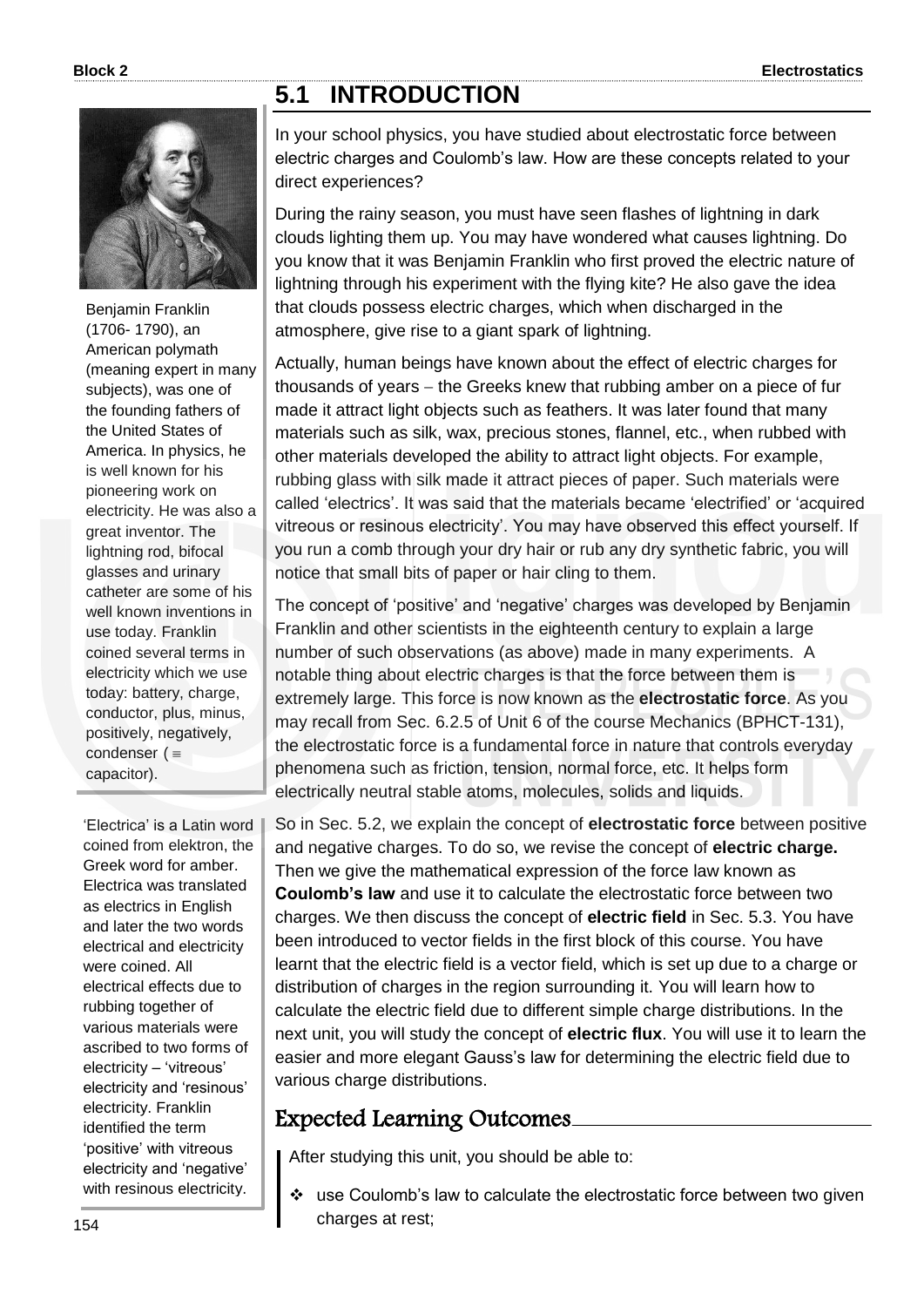- $\cdot$  apply the principle of superposition of forces to calculate the resultant force due to a system of more than two charges;
- define electric field due to multiple discrete charges and continuous distribution of charges; and
- $\div$  calculate the net electric field due to a distribution of multiple discrete charges and infinite uniform line charge.

### **5.2 ELECTROSTATIC FORCE**

Do you recall the concepts of charge and electrostatic forces between like and unlike charges and Coulomb's law from school physics? Do you remember studying that like charges repel each other and unlike charges attract each other? You have studied about positive and negative charges and the forces between them in your school physics. You may like to revise the concepts by solving the problems in the pre-test given below. Otherwise, study this section and then try to solve these problems again.

**PRE-TEST**

1. A glass rod rubbed with silk is said to be 'positively' charged and amber or plastic rubbed with fur, 'negatively' charged. Select the correct conclusion for each observation given below:

Observation 1: An object is repelled by a piece of glass that has been rubbed with silk.

- a) The object is positively charged.
- b) The object is negatively charged.

Observation 2: Two objects are both attracted to a piece of amber that has been rubbed with fur.

- a) Both objects are positively charged.
- b) Both objects are negatively charged.
- 2. State whether the following statements are true or false:
	- a) The charge on free particles has also been measured to be a fraction of the charge on the electron,  $1.6 \times 10^{-19}$  C.
	- b) Objects are electrically neutral because they have equal numbers of positive protons and negative electrons.
	- c) The total charge in the universe is conserved.
	- d) The force between two charges at rest is independent of their magnitude.
	- e) The force between two charged particles at rest is proportional to the product of the magnitudes of the charge on them.
	- f) The force between two charged particles at rest is an inverse square force.

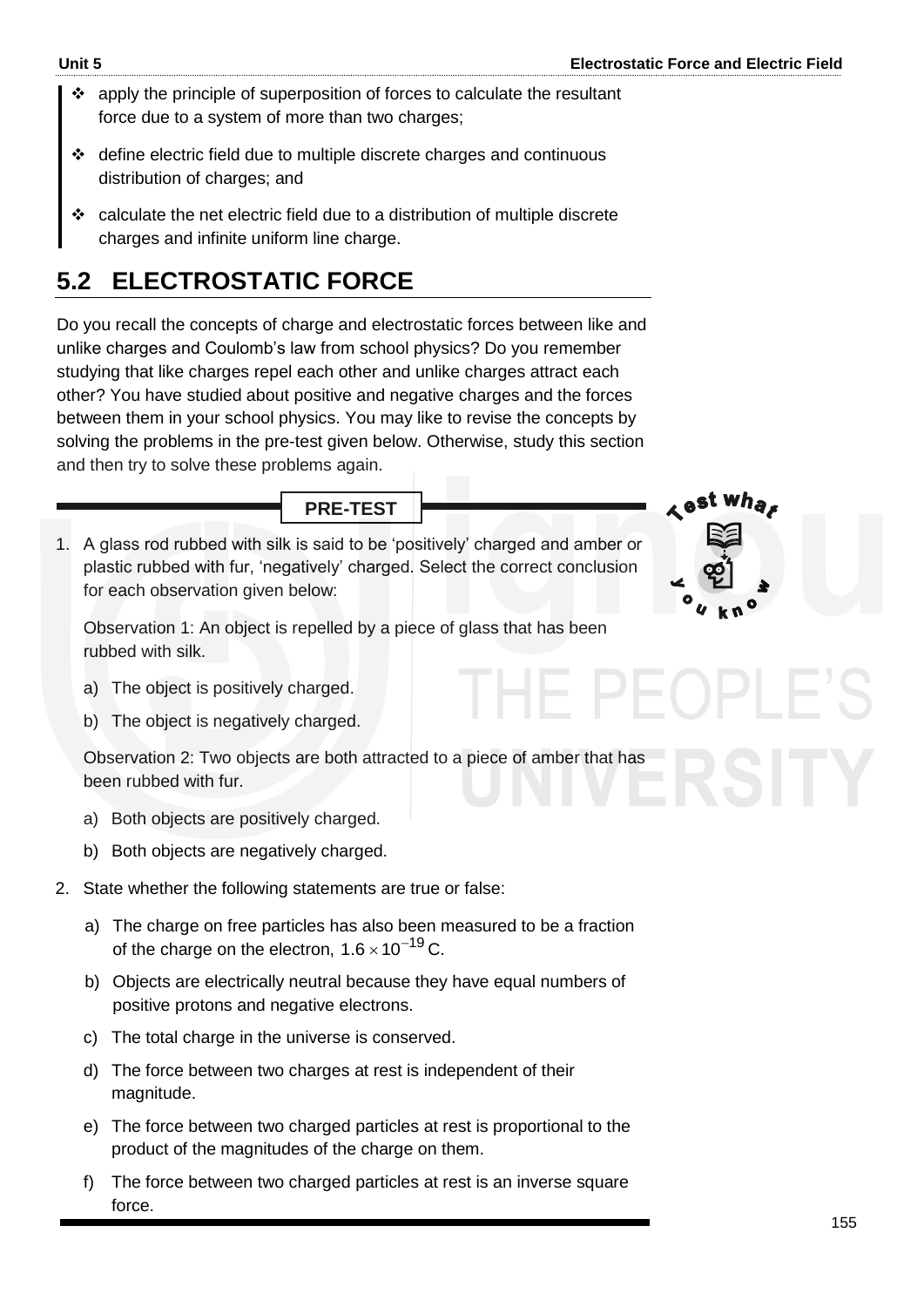Actually, electric charge could have been given any other name by scientists. How it came to be used is interesting. In older English language, the word charge was used for a *load* carried by anything, such as a cannon or a horse. Since the property/ substance/'fluid' was 'carried' by matter, it was called 'electric charge'.

Coulomb, the unit of charge is defined in terms of magnetic forces and you will learn about them in Block 3.

If you have solved these problems correctly, you know the basic concepts about charges and the force between them. You may like to quickly go through the remaining part of Sec. 5.2 and solve the SAQs given in it. Otherwise, study it thoroughly and try the pre-test and SAQs again.

### **5.2.1 Electric Charge**

In this section, we will quickly revise what you have learnt about electric charges in your school physics, viz., the types of charge, the unit of charge, quantisation of charge and charge conservation.

### **Types of Charge and the Unit of Charge**

You have learnt in school physics that **charge** is a scalar quantity and **is of two types**: **positive** and **negative**. Electrons and protons are the most familiar examples of negative and positive charges having the same magnitude of charge, i.e., 1.6  $\times$  10<sup>-19</sup> C. As you can see, the SI unit of charge is **coulomb** (denoted by C) named after the French physicist Charles-Augustin de Coulomb (1736 – 1806).

Atoms and molecules are electrically neutral because they are made up of an equal number of electrons and protons. You may also have read an explanation of how two materials when rubbed together become electrically charged. On rubbing, electrons flow from one material (which becomes positively charged) to another (which is then negatively charged). This way of charge transfer is called **charging by friction** (because you are rubbing one material with another). There are other ways of charging an object about which you have studied in your school physics and we will not go into those details here.

### **Quantisation of Charge**

In the eighteenth century, scientists (including Benjamin Franklin) thought that electric charge was a continuous invisible fluid present in all matter and could flow in and out of objects to charge them positively or negatively. Later experiments about the nature of matter revealed that it was made up of atoms, and molecules and atoms were made up of electrons, protons and neutrons. Today we know that the **smallest free charge** that is possible to obtain is that of an electron or proton. The magnitude of this charge is denoted by *e*.

Electric charge was first measured in 1909 by an American Nobel Laureate physicist Robert Millikan (1868 – 1953). His famous experiment known as the oil-drop experiment is now performed in school and college laboratories. In this experiment, you can observe the motion of a charged oil drop falling between two electrified metallic plates under the influence of two forces: the force of gravitation and an electric force being exerted on it in a direction opposite to the gravitational force. Millikan made observations on a large number of drops and found that charges on different drops were integral multiples of an elementary charge  $1.6 \times 10^{-19}$  C. This is not only true for negative charges but also for positive charges.

Mathematically, any positive or negative charge on a free particle is written as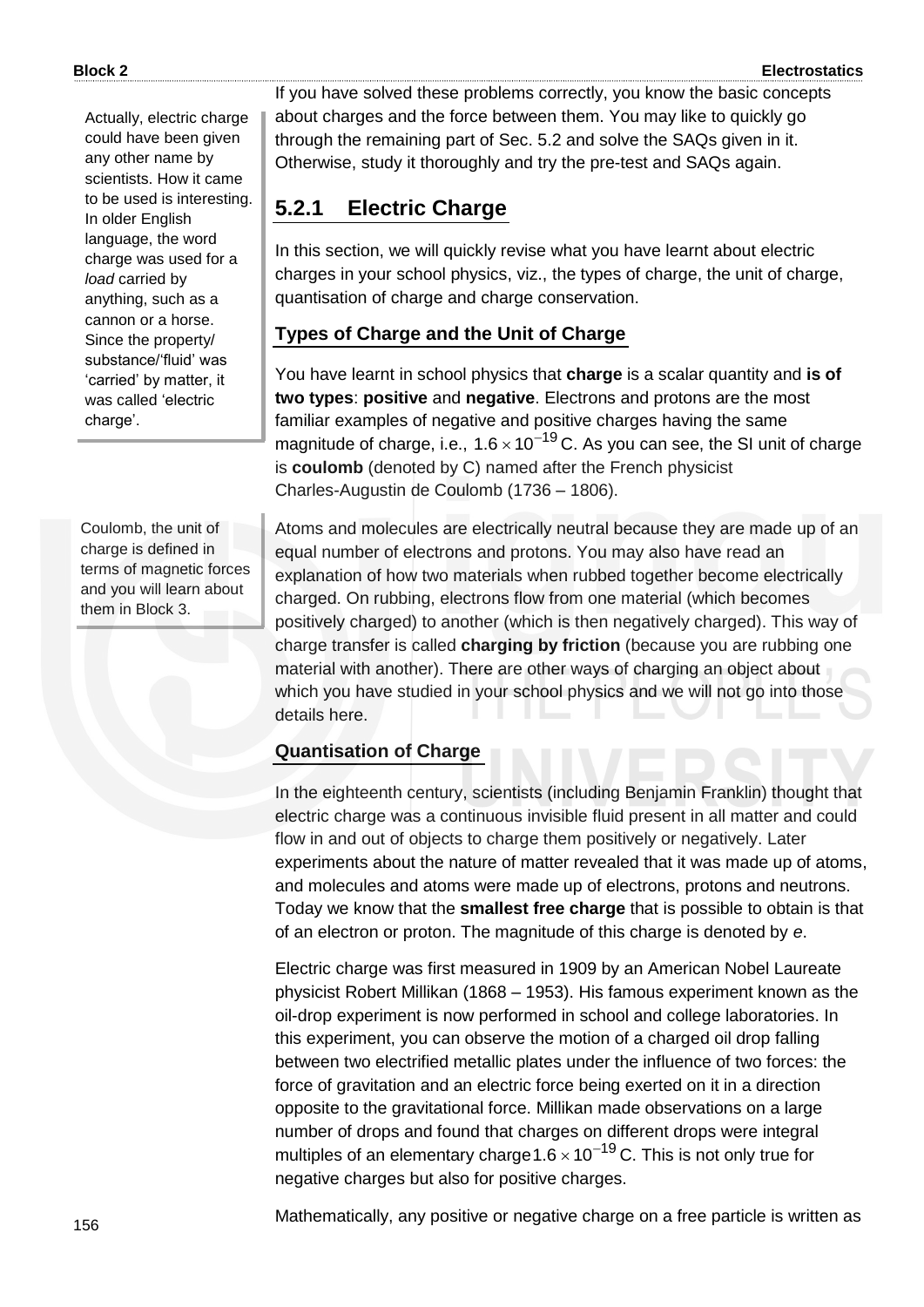$(5.1b)$ 

#### $q = ne$ ,  $n = \pm 1, \pm 2, \pm 3, \dots$  (5.1a)

 where

I

$$
e = 1.6 \times 10^{-19} \text{C}
$$

You may know that when a physical quantity can have only discrete values rather than any arbitrary continuous value, we say that it is **quantised**. We do not know why electric charge is quantised. But it is an experimental observation that has had no exception so far. Thus, we say that

#### **Charge is quantised**; it takes discrete values that are integral multiples of *e*.

For example, we can find a free particle (such as positron,  $\alpha$ -particle) or charged object (say, a charged sphere or a charged drop) that has a charge equal to an integral multiple of *e*, i.e., 4*e* or 4*e*, but never a free particle having a charge of, say,  $+0.77e$  or  $- 2.55e$ . You may know that protons and neutrons are made up of tightly bound quarks having charges *e*/3 and +2e/3. However, quarks are yet to be detected as free particles. So on the basis of experimental evidence so far, we can say that

**Charge is quantised, i.e., charges on free particles have always been**  measured to be integral multiples of  $1.6 \times 10^{-19}$  C, never a fraction.

#### **Conservation of Charge**

Experiments on electric charges also show that whenever any two objects are in contact (e.g., due to rubbing, touching, etc.) and there is an excess charge on any one of these two objects after contact, then there is an excess charge on the other object too. These excess charges on the two objects in contact are equal in amount but **opposite** in sign. This means that when electric charge (electrons) is transferred from one object to another, no electrons are destroyed or created. Thus, the amount of charge contained in the two objects is a conserved quantity. This is true for all **isolated** systems in nature.

Actually, based on his experiments Benjamin Franklin was the first scientist to propose the hypothesis of conservation of charge. No violations of this law have been found in countless experiments done on microscopic particles such as elementary particles, nuclei, atoms and molecules as well as large charged objects. So, we can add electric charge to the list of conserved quantities such as linear momentum, energy and angular momentum and state **the law of conservation of charge**. Experimental evidence shows that

**In an isolated system, the total amount of electric charge (that is, the algebraic sum of the positive and negative charge present in the system at any time) never changes. We say that it is conserved. Charge-carrying particles can be transferred from one object to another, but the charge associated with those particles cannot be created or destroyed. It follows that the total electric charge in the universe is conserved.**



Conservation of total electric charge in the universe also points to the existence of anti-particles.

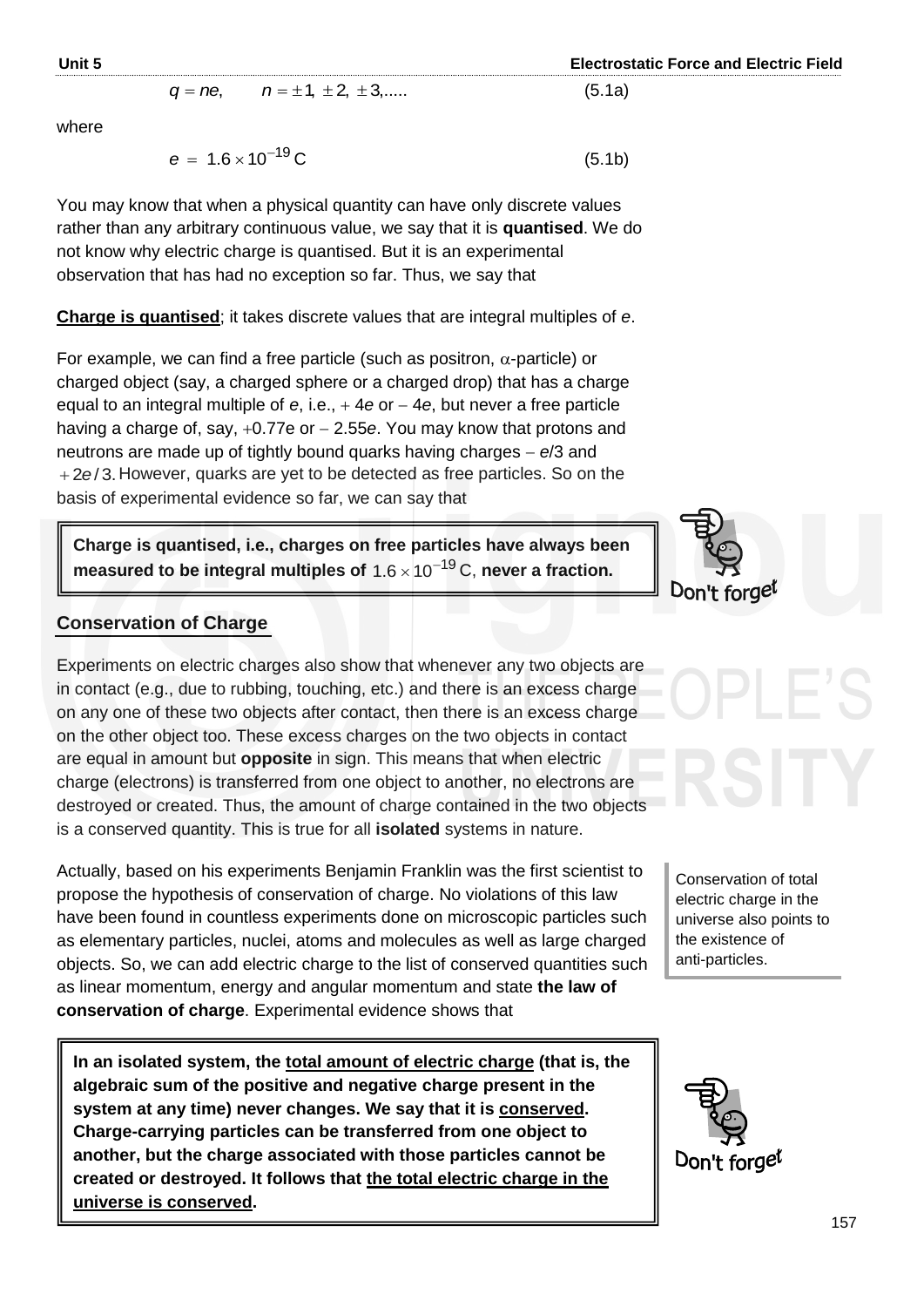

Charles-Augustin de Coulomb (1736 – 1806) was a French physicist who is best known for his law describing the electrostatic forces between charged particles. Coulomb's law has been firmly established after countless experiments. It applies to all electrical charges whether free or between the positively charged nucleus and electrons bound within an atom. It accounts for the forces that bind atoms to form molecules, and atoms and molecules to form all types of matter. Thus, it accounts for the stability of matter.



**Fig. 5.1**: **The electrostatic force between two electric charges at rest.**

You may like to go back to the pre-test and attempt questions 1 and 2a to c before studying further. We now revise Coulomb's law which tells us how much force is exerted by one charged object on another.

### **5.2.2 Coulomb's Law**

The force law for charged particles at rest was arrived at after a series of careful experiments by Coulomb. He discovered that the magnitude of the force (electric, Coulomb or **electrostatic** force as we know it today) between two charged particles *q*1 and *q*2 **at rest** is given by

$$
F = k \frac{|q_1||q_2|}{r^2} \tag{5.2}
$$

where *r* is the distance between the charged particles and *k* is the constant of proportionality. The force is directed along the line joining the two particles. The force on either particle is directed toward the other particle if the two have opposite (unlike) charges and away if the two have similar (like) charges. So we say that like charges repel and unlike charges attract each other. Since force is a vector quantity, let us write down Eq. (5.2) in vector form for both like and unlike charges in one place.

### **COULOMB'S LAW**

The **electrostatic force on a particle carrying a charge** *q*1 **by a particle carrying a charge** *q*2 **situated at a distance** *r* **from it is given by**

$$
\vec{F}_{21} = k \frac{q_1 q_2}{|\vec{r}_{21}|^2} \hat{r}_{21}
$$
 (5.3a)

where  $\hat{r}_{21}$  is the unit vector along the line joining the particles and directed from  $q_2$  to  $q_1$  (see Fig. 5.1) and *k* is called the **Coulomb constant**. Note that  $\vec{r}_{21} = \vec{r}_1 - \vec{r}_2$  and  $|\vec{r}_{21}| = r$ . Here  $\vec{r}_1$  $\vec{r}_1$  and  $\vec{r}_2$  are the position vectors of  $q_1$  and  $q_2$ , respectively. Note that the particles are at rest. In SI units, Coulomb's law is written as

$$
\vec{F}_{21} = \frac{1}{4\pi\epsilon_0} \frac{q_1 q_2}{|\vec{r}_{21}|^2} \hat{r}_{21}
$$
 (5.3b)

where the units of  $q_1$  and  $q_2$  are coulomb, those of  $\vec{\mathsf{r}}_{21}$  and  $\vec{\mathsf{F}}_{21}$  $\overline{a}$ are metre and newton, respectively. Here  $\varepsilon_0$  is the permittivity of free space.

$$
Coulomb constant \frac{1}{4\pi\epsilon_0} = 8.99 \times 10^9 \,\mathrm{Nm}^2 \,\mathrm{C}^{-2}.
$$

Note that Eqs. (5.3a and b) account for the attractive and repulsive nature of the electrostatic force if  $q_1$  and  $q_2$  include the sign of the charge. So, if **the charges are like**, that is, both charges are either positive or negative, the force  $\vec{F}_{21}$  on  $q_1$  points away from  $q_2$ , along  $\vec{r}_{21}$ , i.e., it is **repulsive**. **If the charges are unlike**, that is, one of them is positive and the other negative, the force  $F_{21}$  on  $q_1$  is towards  $q_2$ , in the direction opposite to <sup>21</sup> **r** , i.e., it is **attractive**.  $\frac{1}{2}$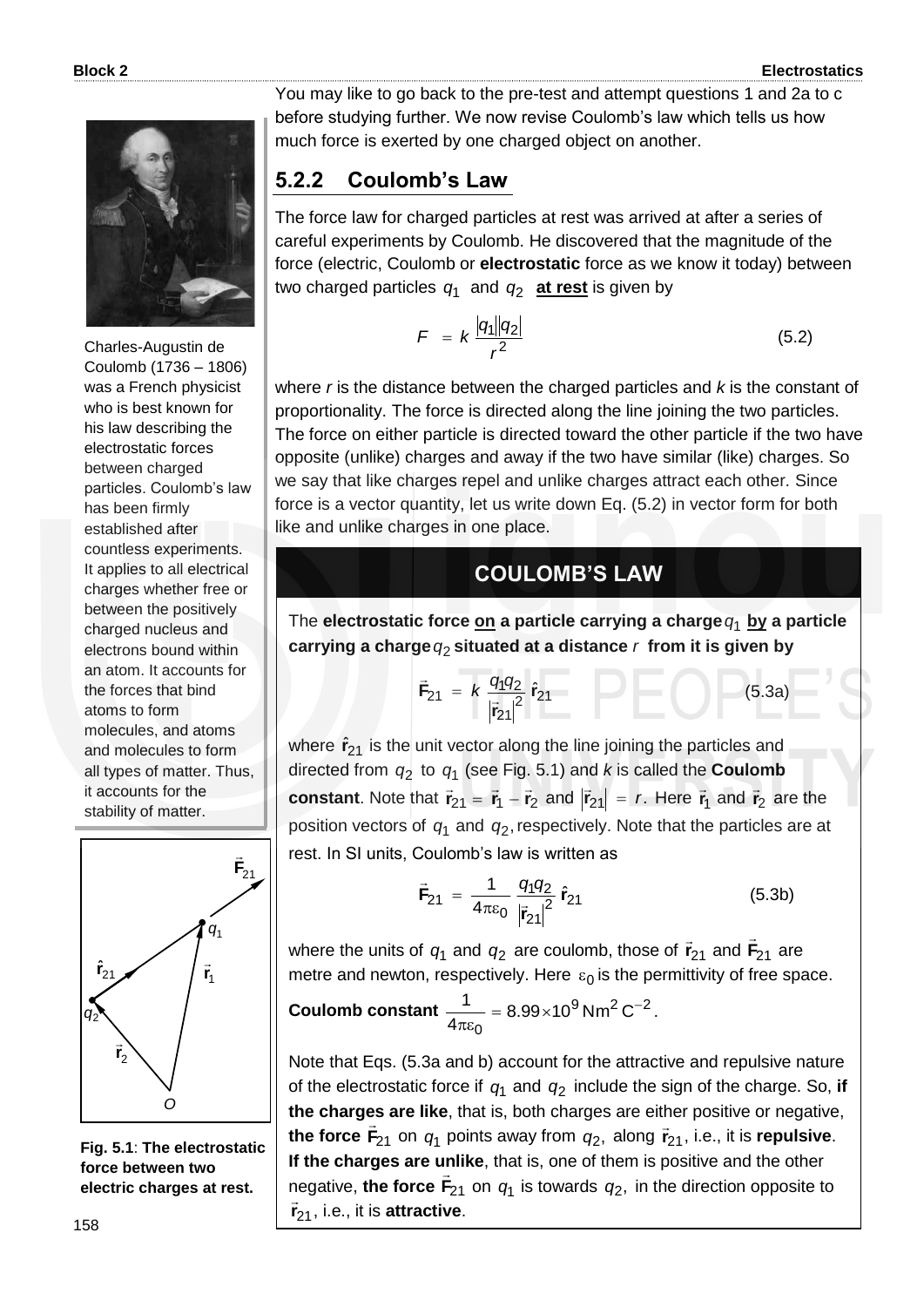Did you notice that the expression for the attractive Coulomb force between unlike charges is similar to the expression of the gravitational force you have studied in Unit 7 of Block 2 of the course on Mechanics (BPHCT-131)?

We have used the same sign convention here. The force of repulsion differs only in sign. So**,** the mathematical expression of Coulomb's law given by Eq. (5.3a or b) sums up four experimental observations:

- 1. **Unlike charges attract and like charges repel;**
- 2. **The force between two charged particles is exerted along the line joining them;**
- 3. **The force between any two charged particles is proportional to the magnitude of charge on each particle; and**
- 4. **It is an inverse square force, i.e., it is inversely proportional to the square of the distance between the particles.**

Let us now take up an example to show you how to apply Coulomb's law.

$$
E_{XAMPLE \,5.1 \colon \text{APPLYING COULOMB'S LAW}}
$$

Determine the magnitudes and directions of the electrostatic force on the following charged particles at rest and show them on a diagram:

 $q_1 = 5.0 \text{ C}, q_2 = -12 \text{ C}$  at a distance of 30 m.

**SOLUTION The electrostatic force on each charge is given by** Coulomb's law, i.e., Eq. (5.3b).

We substitute the values of  $q_1$ ,  $q_2$  and *r* in each case and take

$$
\frac{1}{4\pi\varepsilon_0} = 8.99 \times 10^9 \text{ N m}^2 \text{ C}^{-2}.
$$

The magnitude of the force on each particle is

 $6.0 \times 10^8$  N (30m)  $(8.99 \times 10^9 \text{ N m}^2 \text{ C}^{-2}) \times \frac{5.0 \text{ C} \times 12 \text{ C}}{2} = 6.0 \times 10^8$ 2  $F = (8.99 \times 10^9 \text{ N m}^2 \text{ C}^{-2}) \times \frac{5.0 \text{ C} \times 12 \text{ C}}{2} = 6.0 \times$ 

Since the charges on the particles are unlike, they will attract each other. The force on each particle will be directed toward the other particle. Mathematically, we write the forces as:

Force on  $q_1$  by  $q_2$  is  $\vec{F}_{21} = -6.0 \times 10^8$  N  $\hat{r}_{21}$  $\rightarrow$ and

Force on  $q_2$  by  $q_1$  is  $\vec{\mathsf{F}}_{12}$  =  $-$  6.0  $\times$  10<sup>8</sup> N  $\hat{\mathsf{r}}_{12}$  =  $+$  6.0  $\times$  10<sup>8</sup> N  $\hat{\mathsf{r}}_{21}$  $\overline{a}$ 

since  $\hat{\mathbf{r}}_{12}$  =  $-\hat{\mathbf{r}}_{21}$ . Both forces are shown in Fig. 5.2.

You can see that the force is very large.





**Fig. 5.2**: **The electrostatic forces for Example 5.1.**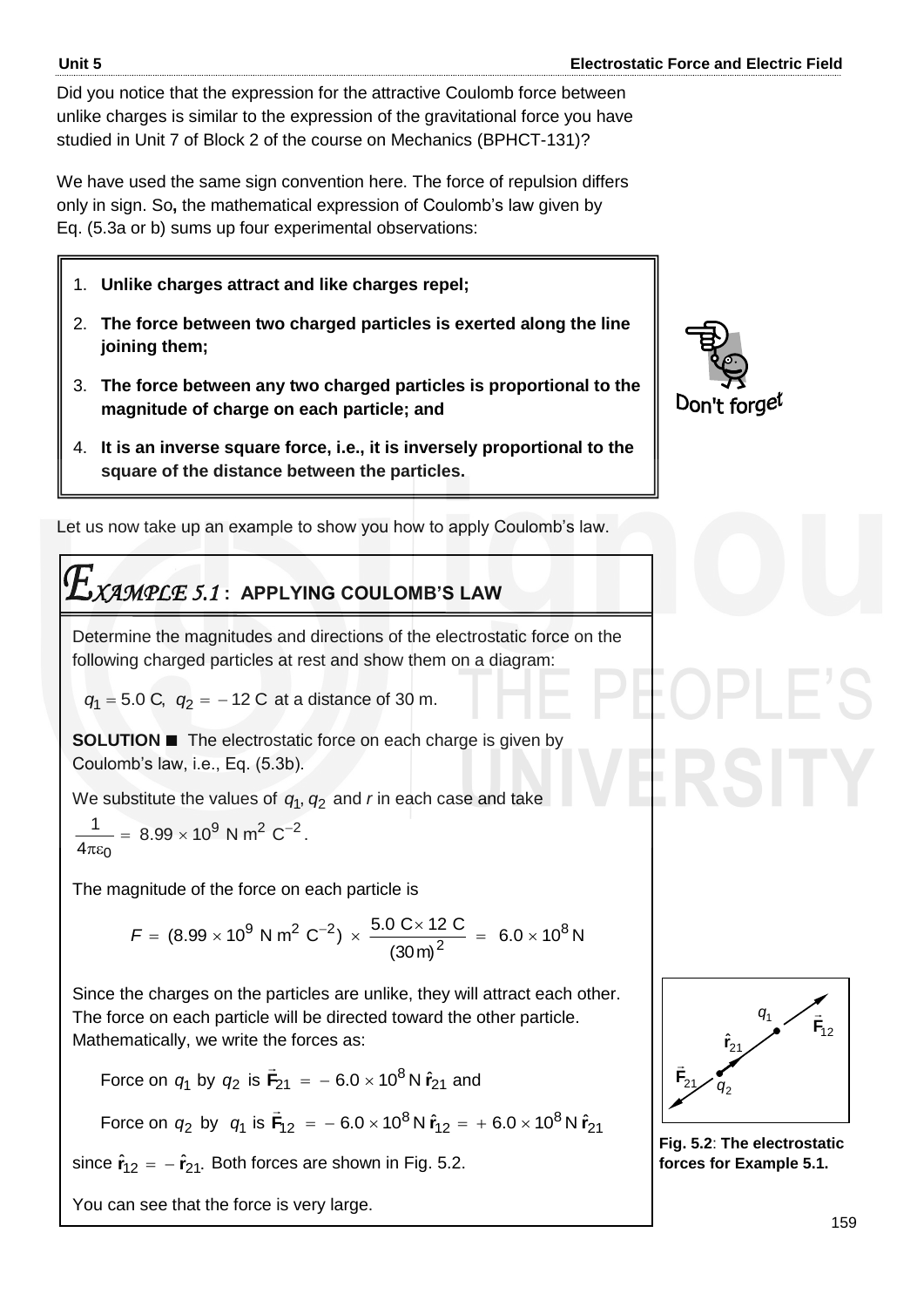Let us take up another example of applying Coulomb's law and then you can test yourself by solving an SAQ.

### *XAMPLE 5.2* **: APPLYING COULOMB'S LAW**

Two point charges *Q*1 and *Q*<sup>2</sup> are 3.0 m apart and their combined charge is 20  $\mu$ C. If one charge repels the other with a force of 0.075 N, what are the magnitudes of the two charges?

**SOLUTION Once again we use Coulomb's law given by Eq. (5.3b).** 

We are given that the charges repel each other. Therefore, they are like charges. Let *Q*1 and *Q*<sup>2</sup> represent their magnitudes.

Substituting the values of the distance and the force in the scalar form of Eq. (5.3b), we get

$$
0.075 \text{ N} = (8.99 \times 10^9 \text{ N} \text{m}^2 \text{ C}^{-2}) \times \frac{Q_1 Q_2}{(3.0 \text{ m})^2}
$$

or  $Q_1 Q_2 = 75 \times 10^{-12} C^2 = 75 \times (10^{-6} C)^2 = 75(\mu C)^2$ (i)

Also 
$$
Q_1 + Q_2 = 20 \mu C
$$
  $\Rightarrow$   $Q_2 = 20 \mu C - Q_1$  (ii)

Substituting  $Q_2$  from Eq. (ii) in Eq. (i), we get a quadratic equation in  $Q_1$ :

$$
75(\mu\text{C})^2 = Q_1 (20\mu\text{C} - Q_1) \Rightarrow Q_1^2 - 20Q_1 + 75 = 0
$$

where  $Q_1$  is in  $\mu$ C. Solving the equation gives the magnitudes of the charges

$$
Q_1 = 5.0 \mu C
$$
 and  $Q_2 = 15 \mu C$  or  $Q_1 = 15 \mu C$  and  $Q_2 = 5.0 \mu C$ 

### *SAQ 1 -* **Coulomb's law**

a) Determine the electrostatic force on *q*1 due to *q*2 for :

i)  $q_1 = 8.0 \mu C$ ,  $q_2 = 8.0 \mu C$  at a distance of 0.04 m.

- ii)  $q_1 = 15$  mC,  $q_2 = -10$  mC at a distance of 3.0 m.
- b) The hydrogen atom consists of an electron and a proton separated by an average distance of  $5.3 \times 10^{-11}$  m. Calculate the magnitude of the electrostatic force between the electron and proton taking them to be at rest. Compare it with the magnitude of the gravitational force between them. It is given that the mass of the electron is  $9.1 \times 10^{-31}$  kg, mass of the proton is  $1.7 \times 10^{-27}$  kg and  $G = 6.7 \times 10^{-11}$  Nm<sup>2</sup> kg<sup>-2</sup>.

In Example 5.2, we have used the term point charge. What does it mean? A **point charge** is a hypothetical **charge** located at a single **point** in space. In that sense, it has no size: it is dimensionless. It is a purely abstract mathematical concept used in electrostatics. For many purposes, we consider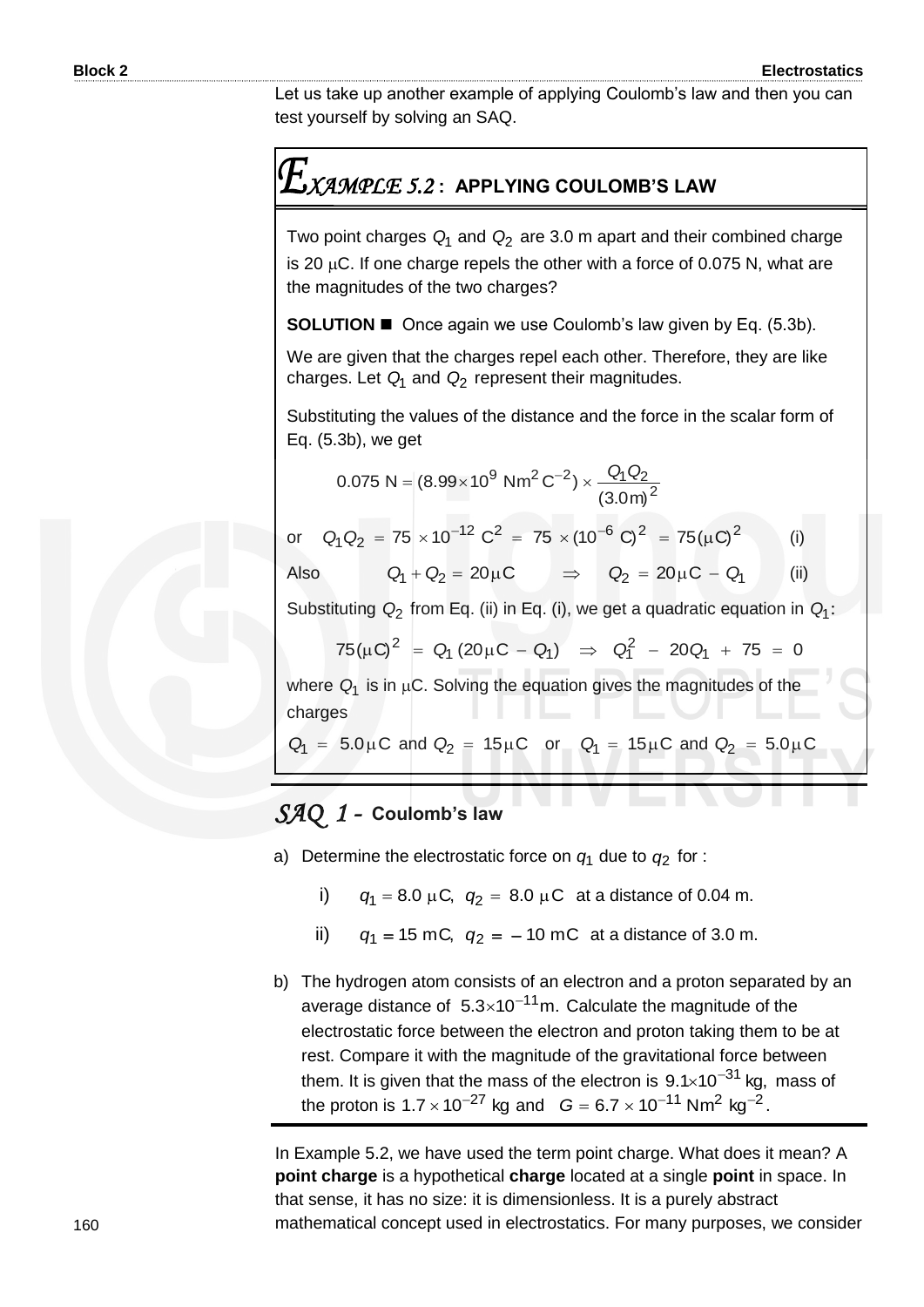the electron to be a **point charge**. However, its size can be characterized by a length scale known as the electron radius. We often use the term **point charge in electrostatics** when we do not wish to take the size (dimensions) of the particle into consideration.

So far, you have learnt how to determine the electrostatic force between two static charged particles. How do we calculate the electrostatic force on a charge in a system having more than two charges at rest? We use the principle of superposition. Recall that you have studied this principle for the force of gravitation in Sec. 7.2.1 of Unit 7 of the course BPHCT-131 entitled Mechanics. Let us now explain it for electrostatic forces.

### **5.2.3 The Principle of Superposition**

The first thing to understand is that electrostatic forces are two-body forces. This means that the electrostatic force between any pair of charged objects does not change if other charged objects are present in their surroundings. In a system having more than two charged objects, the electrostatic force between each pair of objects is given by Coulomb's law.

To determine the **net electrostatic force** on any given charged particle in a system of charged particles, exerted by the other charged particles in the system, we simply take the vector sum of the forces being exerted on it by the other charged particles in the system.

Suppose there are three charges  $q_1$ ,  $q_2$  and  $q_3$  at rest in the system. Then the net electrostatic force **F**1  $\rightarrow$ exerted on  $q_1$  by  $q_2$  and  $q_3$  is the vector sum of the electrostatic force  $F_{21}$  exerted on  $q_1$  by  $q_2$  and the electrostatic force  $F_{31}$  $\frac{1}{2}$ exerted on *q*1 by *q*3 , i.e.,

$$
\vec{F}_1 = \vec{F}_{21} + \vec{F}_{31}
$$
\n
$$
\vec{F}_1 = \frac{1}{4\pi\epsilon_0} \frac{q_1 q_2}{r_{21}^2} \hat{r}_{21} + \frac{1}{4\pi\epsilon_0} \frac{q_1 q_3}{r_{31}^2} \hat{r}_{31}
$$
\n(5.4a)\n
$$
(5.4a)
$$
\n(5.4b)

In general, the electrostatic force **F***i*  $\rightarrow$ on the *i*th charge  $q_i$  due to all other charges  $q_1, q_{2,}..., q_j,...$  in a many-particle system of charged particles is given by

$$
\vec{\mathbf{F}}_j = \sum_{j \neq i} \vec{\mathbf{F}}_{ji} = \frac{1}{4\pi\epsilon_0} \sum_{j \neq i} \frac{q_i q_j}{r_{ji}^2} \hat{\mathbf{r}}_{ji}
$$
(5.4c)

Note that the summation in Eq. (5.4c) does not include the *i*th charge. This is indicated by putting  $j \neq i$  under the summation signs.

### **PRINCIPLE OF SUPERPOSITION**

**According to the principle of superposition, in a many-particle system of charged particles, the resultant electrostatic force on any charged particle is the vector sum of the electrostatic forces exerted by all other charged particles on it** [as given by Eq. (5.4c)].

and 5.4c), you have to take into account the sign of the charges as shown in Example 5.3.

Note that while applying Eqs. (5.4b

Recap

or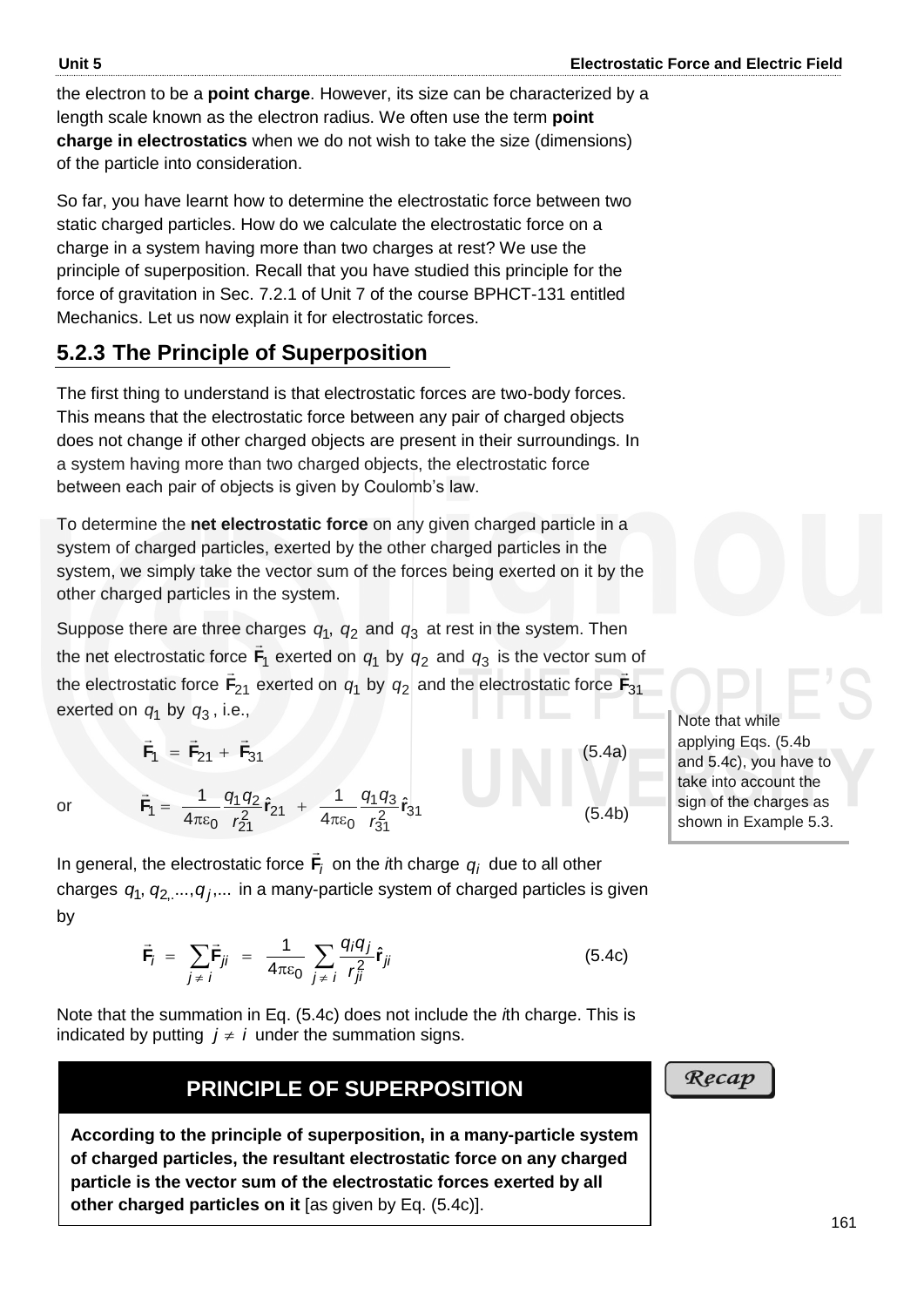You may like to work through an example to apply the principle of superposition.



**Fig. 5.3**: **Diagram for Example 5.3.**

### *XAMPLE 5.3* **: PRINCIPLE OF SUPERPOSITION**

Three charges  $q_1 = -2.0 \mu C$ ,  $q_2 = 9.0 \mu C$  and  $q_3 = 16.0 \mu C$  are situated at the corners of a right-angled triangle as shown in Fig. 5.3. Calculate the electrostatic force exerted on  $q_1$  by  $q_2$  and  $q_3$ .

**SOLUTION ■** We use the principle of superposition given by Eq. (5.4b) for a system of three charges. Since  $\hat{\mathbf{r}}_{21} = -\hat{\mathbf{i}}$  and  $\hat{\mathbf{r}}_{31} = -\hat{\mathbf{j}}$ , we have

$$
\vec{F}_1 = \frac{1}{4\pi\epsilon_0} \left[ \frac{q_1 q_2}{(r_{21})^2} (-\hat{\mathbf{i}}) + \frac{q_1 q_3}{(r_{31})^2} (-\hat{\mathbf{j}}) \right]
$$
 (i)

where  $\hat{\textbf{i}}$  and  $\hat{\textbf{j}}$  are unit vectors along the x and y-axes (Fig. 5.3). Substituting all numerical values (with the sign of the charges) in Eq. (5.4b), we get

$$
\vec{F}_1 = (8.99 \times 10^9 \text{ Nm}^2 \text{ C}^{-2}) \begin{bmatrix} \frac{(-2.0 \times 10^{-6} \text{ C}) \times (9.0 \times 10^{-6} \text{ C})}{(0.3 \text{ m})^2} (-\hat{i}) \\ + \frac{(-2.0 \times 10^{-6} \text{ C}) \times (16.0 \times 10^{-6} \text{ C})}{(0.4 \text{ m})^2} (-\hat{j}) \end{bmatrix}
$$
\n  
\nor\n
$$
\vec{F}_1 = (1.8 \hat{i} + 1.8 \hat{j})N
$$
\nThe magnitude of the force is\n
$$
\sqrt{(1.8)^2 + (1.8)^2} N = 2.5 N
$$
\nThe direction of the force is  $\sqrt{(1.8)^2 + (1.8)^2} N = 2.5 N$ 

The direction of the force is given by the angle  $\,\theta$  it makes with the positive x-axis:  $\theta = \tan^{-1} \left( \frac{1.8}{1.8} \right) = \tan^{-1} (1) = 45^{\circ}$ 8.1  $\tan^{-1}\left(\frac{1.8}{1.8}\right) = \tan^{-1}(1) =$ J  $\left(\frac{1.8}{4.2}\right)$  $\setminus$  $\theta = \tan^{-1} \left( \frac{1.8}{1.8} \right) = \tan^{-1}$ 

So far you have revised the concepts of charge and electrostatic force between charged particles/objects at rest. You have also revised Coulomb's law and the superposition principle, and learnt how to determine the magnitude and direction of electrostatic forces between like and unlike charges. We now discuss the concept of electric field that you have also learnt in school physics.

### **5.3 ELECTRIC FIELD**

Although the notion of electric field first figured in the work of British physicist Michael Faraday (1791 – 1867) on electromagnetic induction, he did not develop its concept. This was done by James Clerk Maxwell (1831 – 1879), a Scottish physicist. You will read more about the work of these two physicists in Block 4 of this course. You are familiar with the concept of vector fields from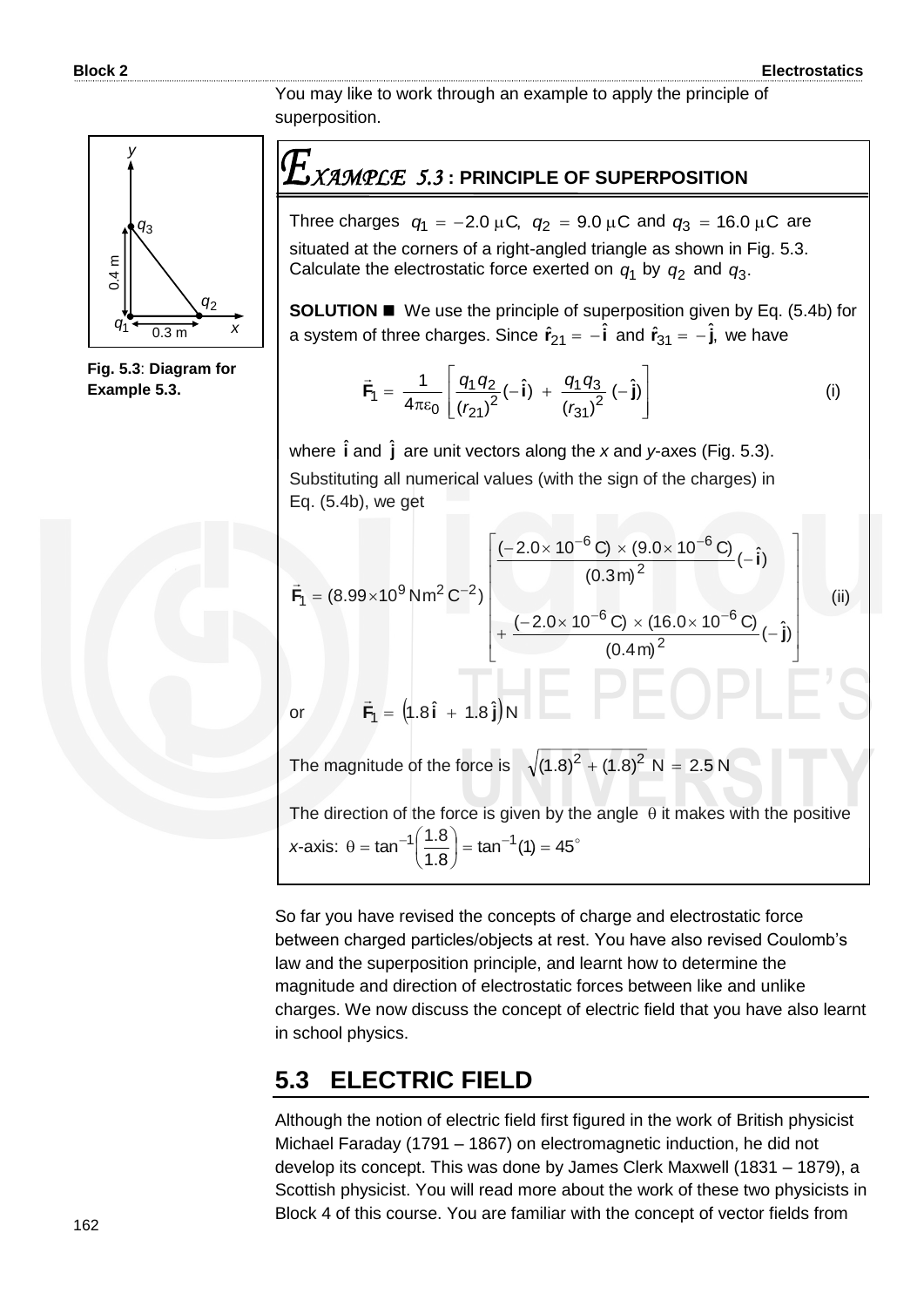Block 1. You have studied about the gravitational field in Unit 7 of the course on Mechanics. You know that the concept of electric field is a very powerful concept that gives us a simple tool for determining the electrostatic force on any charge due to another charge.

The advantage of this concept is that to calculate the net electrostatic force on a given charge due to other charges, we need not follow the lengthy process of Coulomb's law (where we need to know the relative positions of these charges) and vector addition. You will appreciate this point better as you study this section further and learn the concept of electric field. You may ask: **How do we define electric field?** We begin with the simplest case of a point charge.

### **5.3.1 Electric Field due to a Point Charge**

Let us define the electric field due to a point charge.

### **ELECTRIC FIELD**

A point charge *Q* sets up an electric field in the region surrounding it. If another charge, say *q*, is placed in this region, it experiences the electrostatic force in accordance with Coulomb's law. The **electric field** generated by an electric charge or a group of charges **is a vector field defined as follows**:

Suppose a positive charge *q* of an infinitesimal (negligibly small) magnitude, called a **test charge**, is placed at a position **r** relative to a point charge *Q* (Fig. 5.4). According to Coulomb's law, at that point, the test charge *q* will experience the electrostatic force

$$
\vec{\mathbf{F}}(\vec{\mathbf{r}}) = \frac{1}{4\pi\varepsilon_0} \frac{Qq}{r^2} \hat{\mathbf{r}}
$$
 (5.5)

where  $\hat{\mathbf{r}}$  is the unit vector along  $\vec{\mathbf{r}}$ . Then the electric field of the point charge Q at a point having position vector **r** is defined as the electrostatic force on a test charge at that point **divided by** the magnitude of the test charge. It is a test sharge at that peak **arriage by** the magnetic discreption

$$
\vec{E}(\vec{r}) = \frac{\vec{F}(\vec{r})}{q} = \frac{1}{4\pi\epsilon_0} \frac{Q}{r^2} \hat{r}
$$
 (5.6a)

Its magnitude is given by

$$
E = \frac{1}{4\pi\varepsilon_0} \frac{|Q|}{r^2} \tag{5.6b}
$$

You have learnt how to visualise electric fields due to a point charge *Q* defined by Eqs. (5.6a and b) in Sec. 2.2.2 of Unit 2. The representations of these electric fields are shown in Figs. 5.5a and b for positive and negative charges.

$$
\begin{array}{c}\n\bigcap_{\alpha} P_{\alpha} \\ \hline\n\end{array}
$$

**Fig. 5.4**: **Unit vector for electric field at point** *P* **due to a point charge**  *Q*.

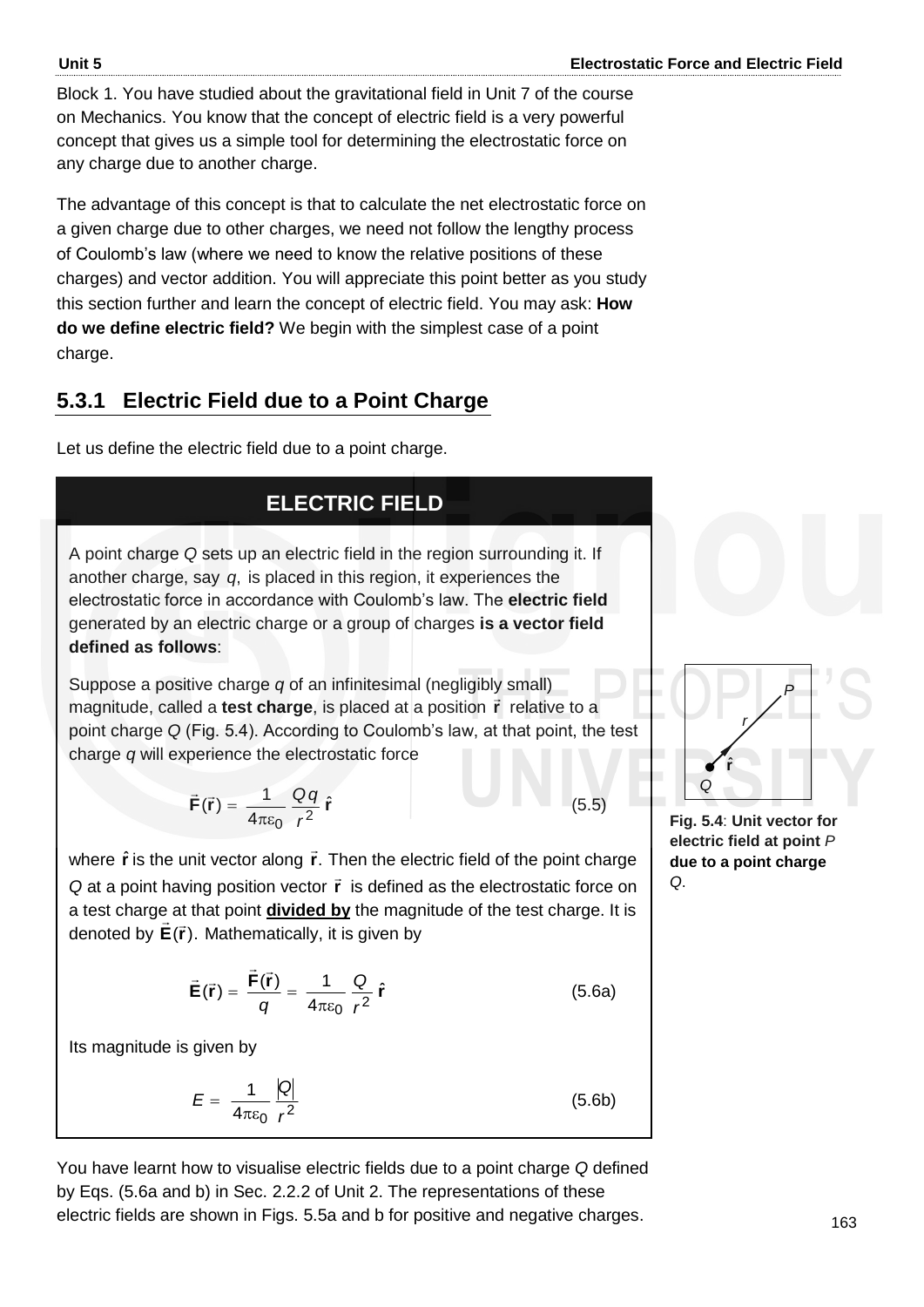Note that the magnitude of the electric field is the same for both positive and negative electric charge  $( + Q$  or  $- Q)$ . However, the directions are different as these are given by the direction of the electrostatic force experienced by the respective test charges. The electric field due to a positive point charge is directed away from the charge (Fig. 5.5a). For a negative point charge, it points towards the charge (Fig. 5.5b). The arrows in both Figs. 5.5a and b indicate the direction of the electric field. The continuous lines are called **field lines** (or the lines of force).



**Fig. 5.5**: **Electric field lines around a) positive electric charge**; **b) negative electric charge**.

So, to draw electric field lines, you should always remember that



**Electric field lines (or lines of force) begin at positive charges and end at negative charges. Electric field lines may also go to infinity without terminating. These lines do not intersect.**

**These are close together near the point charges where the electric field is strong and far apart at large distances from the charges where the electric field is weak.**

From Eq. (5.6a), you should also note that the electrostatic force on the charge *q* when it is placed in the electric field of charge *Q* is given by

$$
\vec{\mathbf{F}} = q\vec{\mathbf{E}} \tag{5.7}
$$

So, if you know the electric field in a region of space (could be due to a charge or system of charges), you can determine the electrostatic force on any charge placed in that electric field using Eq. (5.7).

Before studying further, you may like to calculate the electric field due to a few point charges. Work out SAQ 2.

### *SAQ 2 -* **Electric field due to point charge**

- a) Determine the electric field due to the point charges (i)  $+5 \mu C$  at a point 30 cm from it and (ii)  $-10 \mu C$  at a point 1 m from it. Show them in properly labelled diagrams.
- b) If a point charge  $+6\mu$ C is placed in the electric fields at the respective points given in part (a), what electrostatic force would be exerted on it in both cases?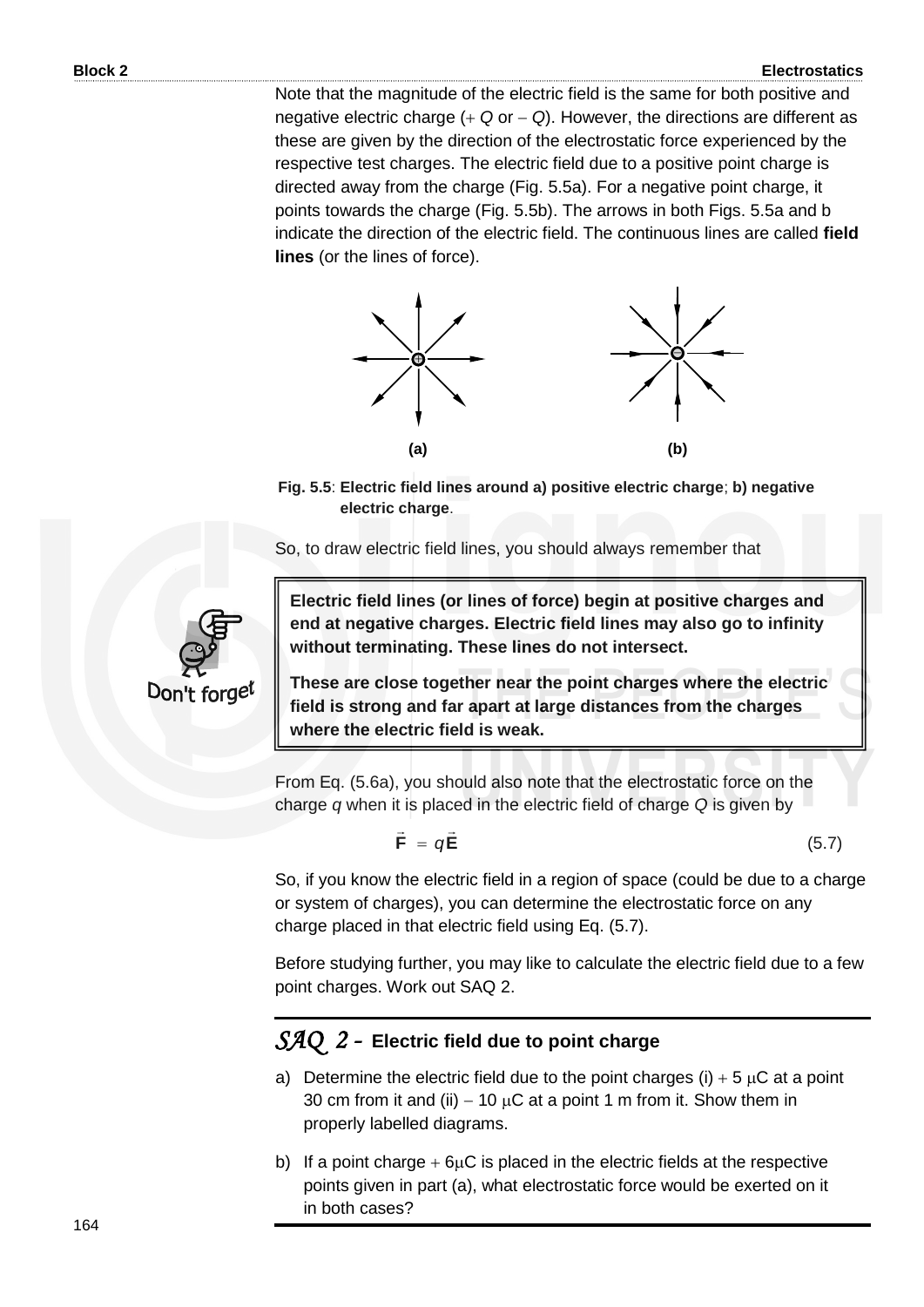(5.11)

You may now like to ask: **How is the electric field due to a group of charges defined**? This is what you will now learn.

### **5.3.2 Electric Field due to Multiple Discrete Charges**

Consider a group of point charges  $q_j$ , having position vectors  $\vec{\mathbf{r}}_j$ . Let us place a test charge  $q_i$  having position vector  $\vec{\mathbf{r}}_i$  $\vec{r}_i$  in the electric field of these charges. From the principle of superposition for electrostatic forces, the net electrostatic force on the test charge  $\, q_{\scriptscriptstyle I} \,$  due to this group of charges is given by

$$
\vec{\mathbf{F}} = \frac{1}{4\pi\epsilon_0} \sum_{j \neq i} \frac{q_j q_j}{\left|\vec{\mathbf{r}}_i - \vec{\mathbf{r}}_j\right|^2} \hat{\mathbf{r}}_{ji}
$$
(5.8)

The electric field due to the group of charges at the point with position vector *i* **r** incesidence is  $\vec{r}_i$  is defined as

$$
\vec{\mathbf{E}} = \frac{\vec{\mathbf{F}}}{q_i} = \frac{1}{4\pi\epsilon_0} \sum_{j \neq i} \frac{q_j}{|\vec{\mathbf{r}}_i - \vec{\mathbf{r}}_j|^2} \hat{\mathbf{r}}_{ji}
$$
(5.9)

**Eq. (5.9) defines the electric field at a point in space due to a group of point charges**. Now, in Eq. (5.9), each charge appears only once. So if only one charge, say *q j*, were present, we could write the electric field due to it as

$$
\vec{\mathbf{E}}_j = \frac{1}{4\pi\epsilon_0} \frac{q_j}{\left|\vec{\mathbf{r}}_i - \vec{\mathbf{r}}_j\right|^2} \hat{\mathbf{r}}_{ji}
$$
(5.10)

So, Eq. (5.9) becomes

$$
\vec{\mathbf{E}} = \sum_{j} \vec{\mathbf{E}}_{j}
$$

*O*

In other words, **the total electric field due to a group of charges is the vector sum of the individual electric fields of the charges**. This is just the principle of superposition at work. You may like to study Fig. 5.6 to get a sense of the vectors involved in Eq. (5.10) before reading further.

*P*

*i* **r**



3 **r**

*j* **r**

 $(\vec{r}_i - \vec{r}_j)$ 

*q*3

*q j*

having position vector  $\vec{r}_j$ . The vector  $\hat{r}_{ji}$  is the unit vector along  $\vec{r}_{ji}$ .

Once again, if a charge *q* is placed in the electric field given by Eq. (5.9), the electrostatic force exerted on it will be given by Eq. (5.7). This makes the calculation of electrostatic force on a charge due to a group of charges much easier than using Coulomb's law. Let us now consider an example to calculate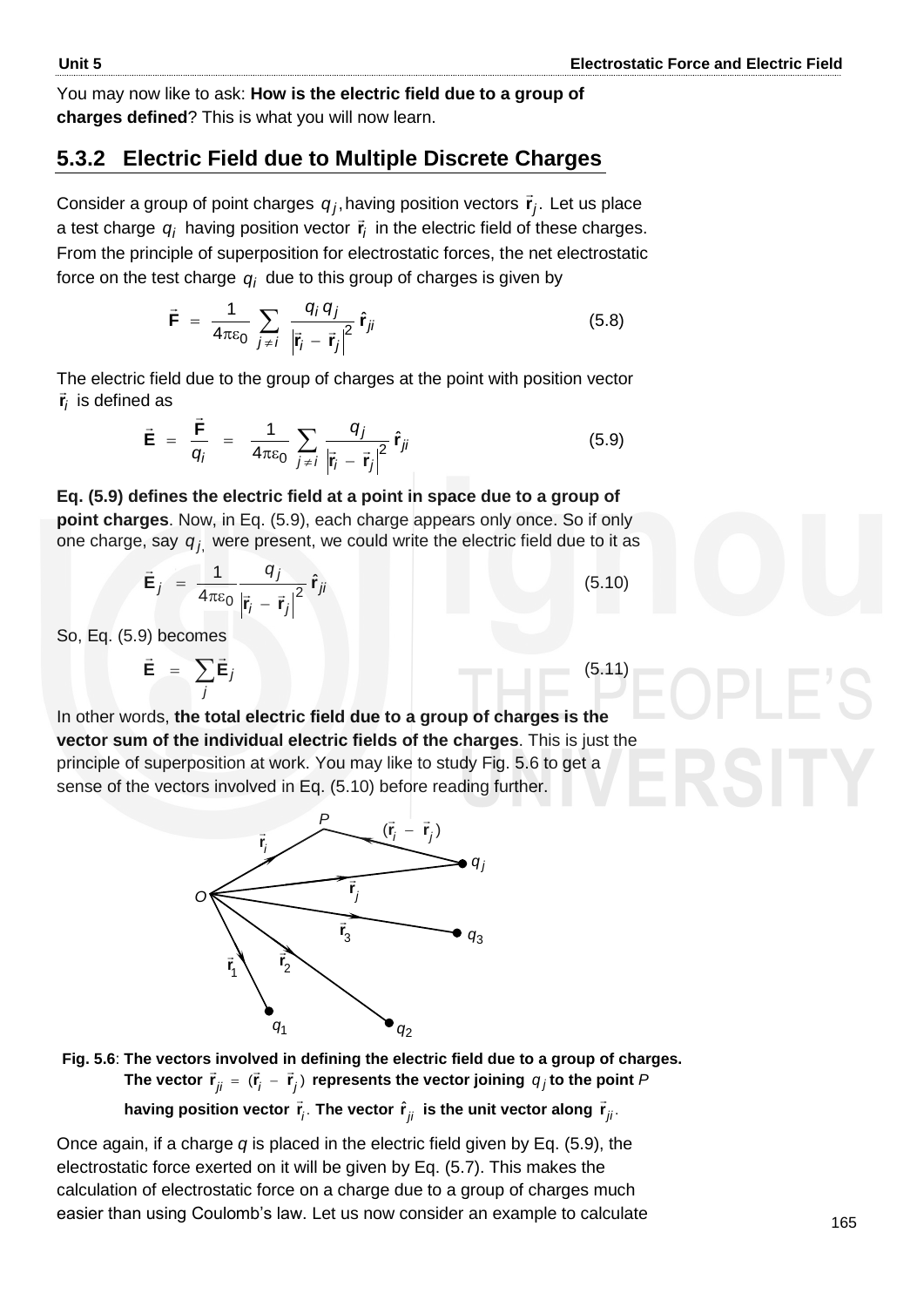

**Fig. 5.7**: **An electric dipole made up of equal and opposite charges,**   $\pm$   $q$ , separated by **distance** 2*d***. The** vector<sub>2d</sub>  $\frac{1}{1}$ 2 **along the axis of the dipole is drawn from the negative to the positive charge. The point** *P* **lies on the dipole axis at a distance**  *r* **from the midpoint** *C***.**



**Fig. 5.8**: **Diagram for SAQ 3.**

the electric field due to a special arrangement of two charges called the **electric dipole**.

### *XAMPLE 5.4* **: ELECTRIC FIELD OF AN ELECTRIC DIPOLE**

Two point charges  $-q$  and  $+q$  are separated by distance 2*d* (see Fig. 5.7). Such an arrangement of equal and opposite charges placed at some distance from each other is called an **electric dipole**. Determine the net electric field due to the charges at the point *P* located on the **dipole axis** (i.e., the line joining the charges) at a distance *r* from the midpoint *C* of the dipole axis.

**SOLUTION ■** From Eq. (5.10), we determine the electric field due to each charge at the point *P* and then use Eq. (5.11).

From Eq. (5.9), the electric fields due to both charges at the point *P* are, respectively,

$$
\vec{\mathbf{E}}_{+q} = \frac{q}{4\pi\epsilon_0} \frac{\hat{\mathbf{r}}}{(r-d)^2} \quad \text{and} \quad \vec{\mathbf{E}}_{-q} = \frac{(-q)}{4\pi\epsilon_0} \frac{\hat{\mathbf{r}}}{(r+d)^2}
$$

Here  $\hat{\mathbf{r}}$  is the unit vector pointing from the charge  $-q$  to the charge *q* along the line joining them and *d* is the distance of the midpoint from each charge (see Fig. 5.7). From Eq. (5.11), the resultant or net electric field at the point *P* due to the two charges is:

$$
\vec{\mathbf{E}} = \vec{\mathbf{E}}_{+q} + \vec{\mathbf{E}}_{-q} = \frac{q\hat{\mathbf{r}}}{4\pi\epsilon_0} \left( \frac{4rd}{(r^2 - d^2)^2} \right)
$$

If we assume that the point  $P$  lies far away from the dipole so that  $r \gg d$ , we can neglect the term  $d^2$  in comparison to  $r^2$  in the denominator of the expression for **E**. Under this assumption, the net electric field at *P* is

$$
\vec{E} = \frac{1}{4\pi\epsilon_0} \times \frac{q\hat{r}(4r\sigma)}{r^4} = \frac{1}{4\pi\epsilon_0} \frac{2\vec{p}}{r^3}
$$
 (i)

where  $\vec{\mathbf{p}} = 2q$ d**r** (= 2 $q\vec{\mathbf{d}}$ ) = 2qdr (= 2qd) is a vector quantity called **dipole moment.** 

You may like to solve an SAQ to determine the electric field of a dipole.

### *SAQ 3 -* **Electric field due to an electric dipole**

Determine the electric field due to an electric dipole at the midpoint of its axis.

Let us now calculate the electric field of an electric dipole at a point off its axis.

$$
\textit{EXAMPLE 5.5}: \textbf{ELECTRIC FIELD OF AN ELECTRIC DIPOLE}
$$

Determine the net electric field due to the electric dipole of Example 5.4 at a point *P* situated on the perpendicular bisector at a distance *r* from the midpoint *C* of the dipole axis.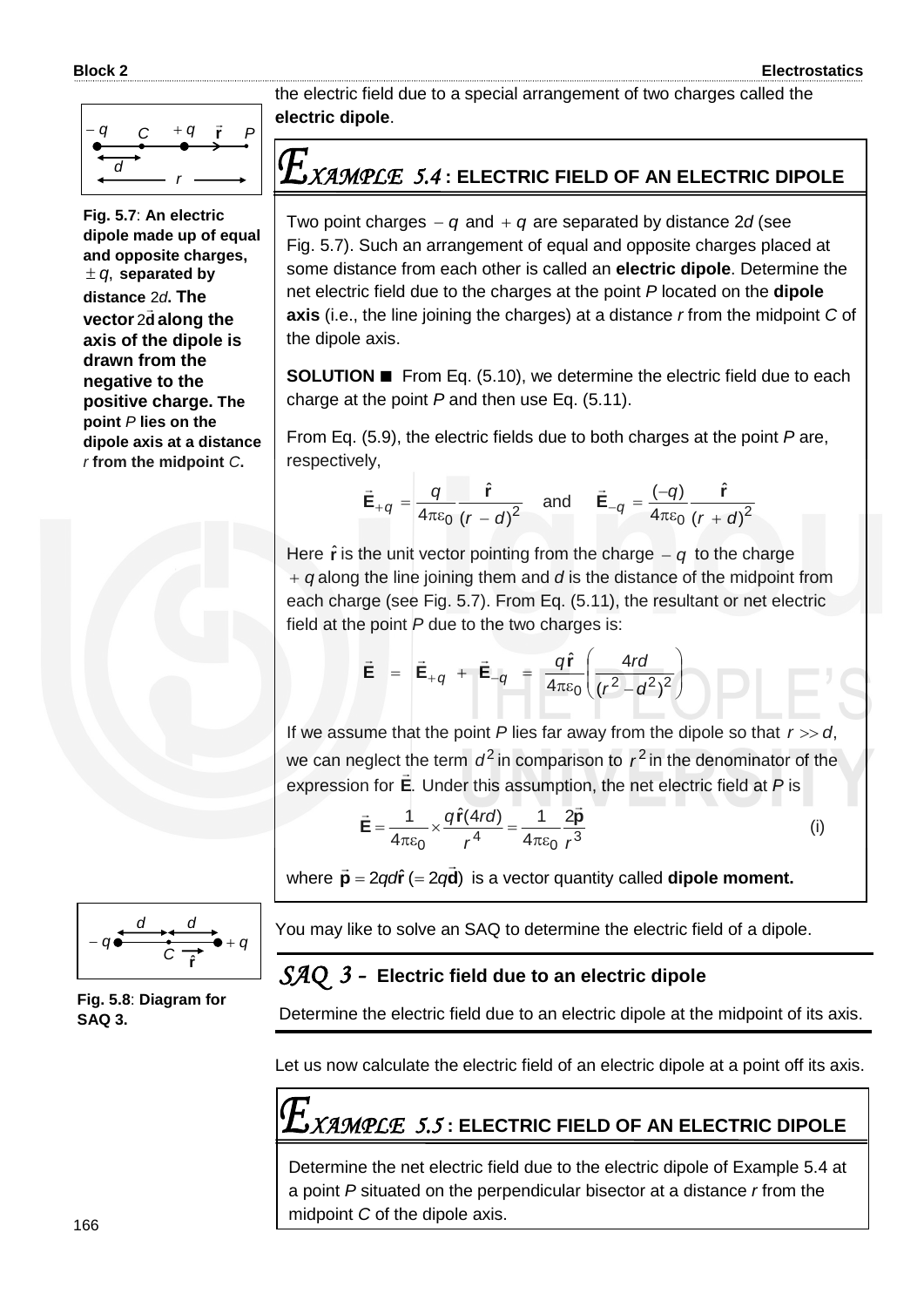**SOLUTION ■** As in Example 5.4, we use Eq. (5.10) to determine the electric field due to each charge at point *P* and then apply Eq. (5.11).

The distance of the point *P* from both the charges  $+ q$  and  $- q$  is  $(d^2 + r^2)$  and therefore, from Eq. (5.10), the magnitudes of the electric fields at *P* due to these charges are equal and, respectively, given by:

$$
E_{+q} = \frac{1}{4\pi\varepsilon_0} \frac{q}{d^2 + r^2} \quad \text{and} \quad E_{-q} = \frac{1}{4\pi\varepsilon_0} \frac{q}{d^2 + r^2}
$$

From Fig. 5.9a, you can see that the direction of the field is away from the charge  $+$  q and towards the charge  $-$  q. To obtain the expression for the resultant field at *P*, we take the vector sum of the two electric fields using the **parallelogram law of vector addition**. From Fig. 5.9a, note that the angle between the two electric field vectors is  $2\theta$ . So we obtain the magnitude and direction of the resultant electric field as follows [Eqs. (A1.3a and b) in the Appendix A1 of Block 1]:

$$
E = \sqrt{E_{+q}^{2} + E_{-q}^{2} + 2E_{+q}E_{-q}\cos 2\theta} = \frac{1}{4\pi\epsilon_{0}}\frac{2q}{d^{2} + r^{2}}\cos \theta
$$
  
or 
$$
E = \frac{1}{4\pi\epsilon_{0}}\frac{2qd}{(d^{2} + r^{2})^{3/2}} \qquad \text{since } \cos \theta = \frac{d}{\sqrt{d^{2} + r^{2}}}
$$

or

The direction of the resultant electric field is given by the angle  $\alpha$  it makes with **E***<sup>q</sup>* (Fig. 5.9b):

$$
\vec{E}_{-q}
$$
 (Fig. 5.9b):  

$$
\alpha = \tan^{-1} \left[ \frac{E_{+q} \sin 2\theta}{E_{-q} + E_{+q} \cos 2\theta} \right] = \tan^{-1}[\tan \theta] = \theta
$$

Note that **E**  $\overline{\phantom{a}}$ is anti-parallel to **p**. So, we can express **E**  $\overline{\phantom{a}}$ at point *P* as

$$
\vec{E}=-\frac{\vec{p}}{4\pi\epsilon_0(r^2+d^2)^{3/2}}
$$

If the point  $P$  is located far away from the dipole so that  $r \gg d$ , we can express the electric field due to the electric dipole at the point as

$$
\vec{E} = -\frac{\vec{p}}{4\pi\epsilon_0 r^3}
$$

(i)

You may now like to learn how to determine the electric field due to a system of more than two charges. Consider the following example.

### *XAMPLE 5.6* **: ELECTRIC FIELD OF MANY CHARGES**

Three charges  $+ q$ ,  $+ 2q$  and  $- q$  are kept in the *xy* plane at three vertices of a square *ABCD* of side *a* (as shown in Fig. 5.10). Determine the net electric field due to these charges at the point *B*.

**SOLUTION ■** We use Eq. (5.10) to determine the electric field at point *B* due to each charge. Then we apply Eq. (5.11) to obtain the net electric field.









**Fig. 5.10**: **Diagram for Example 5.6.**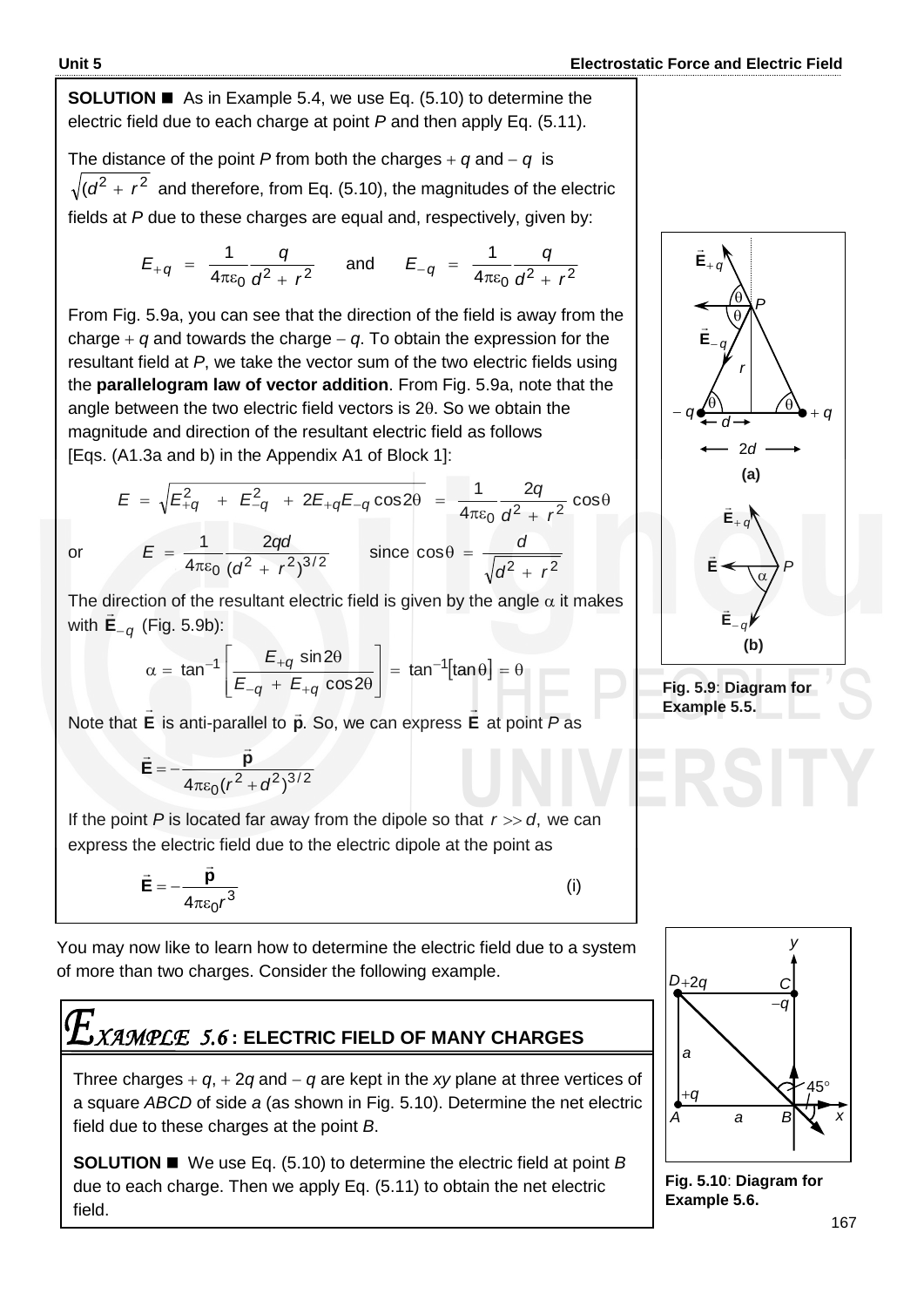The electric field at B due to charge + q is 
$$
\vec{E}_{+q} = \frac{1}{4\pi\varepsilon_0} \frac{|q|}{a^2} \hat{i}
$$
 where  $\hat{i}$  is  
\nthe unit vector along the x-axis. To simplify the algebra, we write  
\n
$$
E_0 = \frac{1}{4\pi\varepsilon_0} \frac{|q|}{a^2}
$$
 so that  $\vec{E}_{+q} = E_0 \hat{i}$   
\nThe electric field at B due to charge - q is  $\vec{E}_{-q} = \frac{1}{4\pi\varepsilon_0} \frac{|q|}{a^2} (\hat{j}) = E_0 \hat{j}$   
\nUsing the geometry of Fig. 5.10, we resolve the electric field at B due to  
\ncharge + 2q along the x and y axes to get  
\n
$$
\vec{E}_{+2q} = E_{+2q} \cos 45^\circ \hat{i} - E_{+2q} \sin 45^\circ \hat{j}
$$
 where  $E_{+2q} = \frac{1}{4\pi\varepsilon_0} \frac{2q}{(\sqrt{2}a)^2} = E_0$   
\nThe net electric field at B is, therefore,  
\n
$$
\vec{E} = \vec{E}_{+q} + \vec{E}_{-q} + \vec{E}_{+2q} = E_0 \hat{i} + E_0 \hat{j} + \frac{E_0}{\sqrt{2}} (\hat{i} - \hat{j})
$$
\nor  
\n
$$
\vec{E} = E_0 (1 + \frac{1}{\sqrt{2}}) \hat{i} + E_0 (1 - \frac{1}{\sqrt{2}}) \hat{j}
$$
\nThe magnitude of the resultant electric field is [Eq. (A1.3a), Appendix A1 of  
\nBlock 1]:  
\n
$$
E = E_0 \sqrt{\left[ (1 + \frac{1}{\sqrt{2}})^2 + (1 - \frac{1}{\sqrt{2}})^2 \right]} = \sqrt{3} E_0
$$
\nThe direction of the resultant electric field is given by the angle  
\n
$$
0 = \tan^{-1} \left( \frac{(1 - \frac{1}{\sqrt{2}})}{(1 + \frac{1}{\sqrt{2}})} \right) = \tan^{-1} [0.17] \Rightarrow 0 = 9.6^\circ
$$
\nThe resultant electric field has magnitude  $\frac{\sqrt{3}}{4\pi\varepsilon_0} \frac{|q|}{a^2}$ .  
\nIt makes an angle of 9.6° with the x-axis.

Before studying further, you may like to practice how to calculate the electric field due to many charges.

### *SAQ 4 -* **Electric field due to many charges**

Four charges  $+ 2q$ ,  $- 2q$ ,  $+ 4q$  and  $- 4q$  are placed at the vertices of a square of side *a* (Fig. 5.11). Determine the net electric field due to the charges at the centre P of the square given that  $q = 1.0 \times 10^{-9}$  C and  $a = 6.0$  cm.

So far, we have defined the electric field and calculated its value for an isolated point charge or an arrangement of two or more point charges. You may like to ask: **What is the electric field of a continuous charge distribution, for example, charge distribution on a wire, lamina or sphere**? Let us find out.



**Fig. 5.11**: **Diagram for SAQ 4.**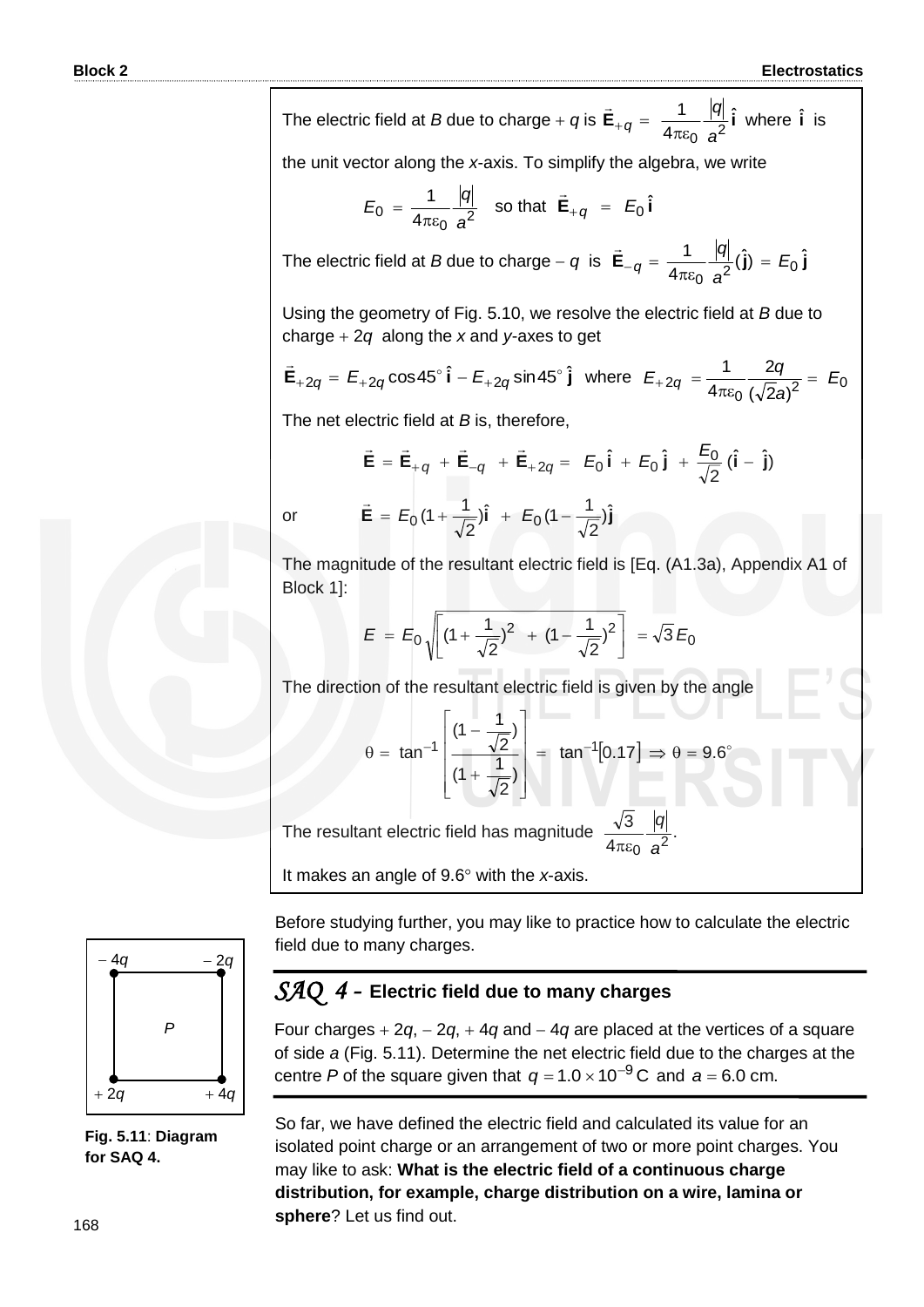### **5.3.3 Electric Field due to Continuous Charge Distributions**

Let us calculate the electric field at point *P* with position vector *i* **r**  $\vec{r}_i$  due to any continuous distribution of charge (like the one shown in Fig. 5.12). Let us take the continuous charge distribution to be made up of infinitesimal charges . *dq <sup>j</sup>*

Then from Eq. (5.10), the electric field *d***E***<sup>j</sup>*  $\rightarrow$  due to the infinitesimal charge *dq <sup>j</sup>* (having position vector  $\vec{r}_j$ ) at the point *P* is given by

$$
o\vec{\mathbf{E}}_j = \frac{1}{4\pi\epsilon_0} \frac{dq_j}{\left|\vec{\mathbf{r}}_i - \vec{\mathbf{r}}_j\right|^2} \hat{\mathbf{r}}_{ji}
$$
(5.12)

From the principle of superposition [Eqs. (5.11 and 5.9)], the net electric field **E** at point *P* due to the charge distribution will be just the **vector sum of electric fields due to all such infinitesimal charges comprising the distribution**:

$$
\vec{\mathbf{E}} = \sum_{j} d\vec{\mathbf{E}}_{j} = \frac{1}{4\pi\epsilon_{0}} \sum_{j} \frac{dq_{j}}{\left|\vec{r}_{j} - \vec{r}_{j}\right|^{2}} \hat{r}_{ji}
$$
(5.13)

But in the limit as the charges are infinitesimally small and tend to zero, the sum in Eq. (5.13) can be written as the following integral:

$$
\vec{\mathbf{E}} = \frac{1}{4\pi\epsilon_0} \int \frac{dq}{r^2} \hat{\mathbf{r}} \tag{5.14}
$$

The limits of the integral are defined so that the entire region over which charge is distributed is included. Remember that in Eq. (5.14), **r** ˆ is the unit vector from the charge  $dq$  to the point  $P$  (having position vector  $\vec{r}$ ) at which the electric field is being determined (see Fig. 5.12).

Now, the charge may be continuously distributed over a line, a surface or a volume as shown in Figs. 5.13a, b and c. In such distributions, instead of charges, we speak of the density of charges. The charge density (line, surface or volume) will, in general, be a function of the coordinates. However, in this course, we will consider only those charge distributions that have constant charge density.



#### **Fig. 5.13**: **Determining electric field due to a) line charge distribution; b) surface charge distribution; c) volume charge distribution.**

If the charge is distributed over a line, as in a wire, (Fig. 5.13a), then we speak of the **line charge density**, i.e., charge per unit length and usually denote it by  $\lambda.$  The SI unit of  $\lambda$  is  $\textsf{Cm}^{-1}.$ 



**Fig. 5.12**: **Determining electric field at a point due to a continuous charge distribution.**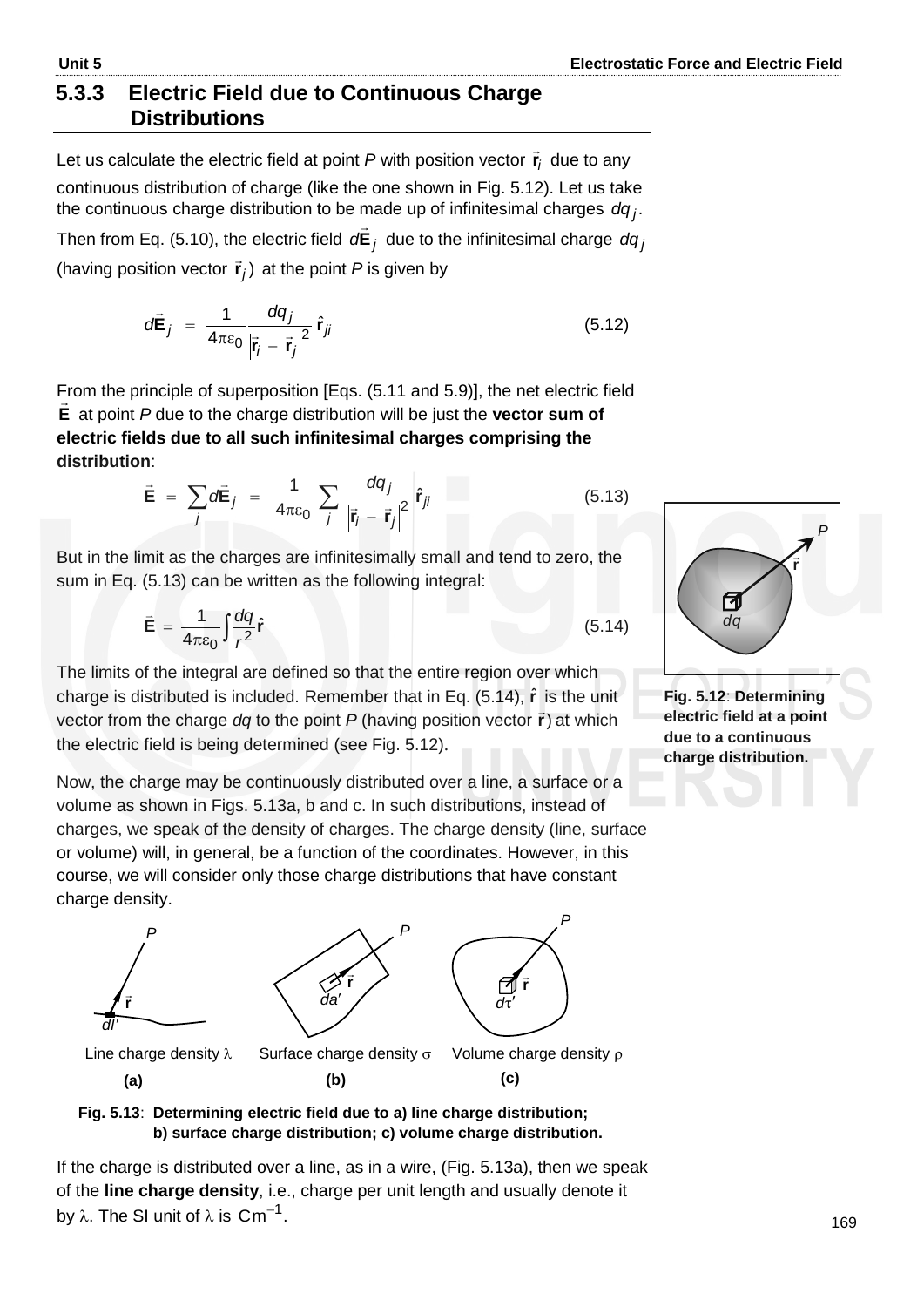In general, when the line charge density is not constant, we have

$$
dq = \lambda(\vec{r}') dL'
$$

and  $q = \int_{C} \lambda(\vec{r}') dL'$  $q = \int \lambda(\vec{r}') dL'$  (i)

Suppose we use the Cartesian coordinates to solve these integrals. Then in Eq. (i), we will integrate with respect to only one variable *x*, *y* or *z* depending on whether the line charge is distributed along the *x*, *y* or *z*-axis.

For a non-uniform surface charge distribution,  $\sigma$  is not constant, and we have

$$
dq = \sigma(\vec{r}') dS'
$$
  
q = 
$$
\iint_{S} \sigma(\vec{r}') dS'
$$
 (ii)

Since an area is defined in two dimensions, we will integrate Eq. (ii) with respect to any two variables *x* and *y*, *y* and *z* or *z* and *x*.

For a non-uniform volume charge distribution,  $\rho$  is not constant, and we have

$$
dq = \rho(\vec{r}') dV'
$$

and

$$
q = \mathop{\mathbb{II}}\limits_V \rho(\vec{r}') dV' \quad \text{(iii)}
$$

Now we will have to integrate Eq. (iii) with respect to the variables *x*, *y* and *z* since volume is defined in three dimensions. These calculations are beyond the scope of this course.

The line charge is, in general, a function of the position **along** the line. Its expression is given in the margin. If the line charge is distributed uniformly, i.e., the line charge density  $\lambda$  is constant, then we have

$$
dq = \lambda dL \tag{5.15a}
$$

So, the electric field due to a **uniformly distributed line charge** is defined by

$$
\vec{\mathbf{E}} = \frac{1}{4\pi\epsilon_0} \int_C \frac{\lambda \, dL}{r^2} \hat{\mathbf{r}} \quad \text{or} \quad \vec{\mathbf{E}} = \frac{\lambda}{4\pi\epsilon_0} \int_C \frac{dL}{r^2} \hat{\mathbf{r}} \quad (5.15b)
$$

For continuous charge distribution over a surface (Fig. 5.13b), we define the  $\boldsymbol{\mathsf{s}}$ urface charge density  $\sigma$  as the charge per unit area. Its SI unit is  $\boldsymbol{\mathsf{C}}\boldsymbol{\mathsf{m}}^{-2}.$  It is constant for a uniformly distributed charge on any surface. In this case,

$$
dq = \sigma dS \tag{5.16a}
$$

and the electric field due to a **uniformly distributed surface charge** is defined as

$$
\vec{\mathbf{E}} = \frac{\sigma}{4\pi\epsilon_0} \iint\limits_{S} \frac{dS}{r^2} \hat{\mathbf{r}}
$$
 (5.16b)

Eq. (5.16b) is a surface integral about which you have studied in Unit 4.

If the continuous charge distribution is spread over a volume (Fig. 5.13c), then we use the **volume charge density**  $\rho$ , which is the **charge per unit volume**. Its SI unit is Cm<sup>-3</sup>. For a uniformly distributed charge over any volume,  $\rho$  is constant and

$$
dq = \rho \, dV \tag{5.17a}
$$

The electric field due to a **uniformly distributed volume charge** is defined as

$$
\vec{\mathbf{E}} = \frac{\rho}{4\pi\epsilon_0} \iiint\limits_V \frac{dV}{r^2} \hat{\mathbf{r}}
$$
 (5.17b)

Let us take up an example to apply the simplest of these equations, Eq. (5.15b), to calculate the electric field of a uniform line charge.

### *XAMPLE 5.7* **: ELECTRIC FIELD OF INFINITE LINE CHARGE**

A straight line of infinite length carries a uniform charge with line charge density  $\lambda$ . Determine the electric field at a distance y above the midpoint of the line.

**SOLUTION** ■ We apply Eq. (5.15b) to determine the electric field due to a uniformly distributed infinite line charge.

Study Fig. 5.14, which shows the charge distribution in the given geometry. Let us choose the *xy* coordinate system to solve this problem with its origin at the midpoint.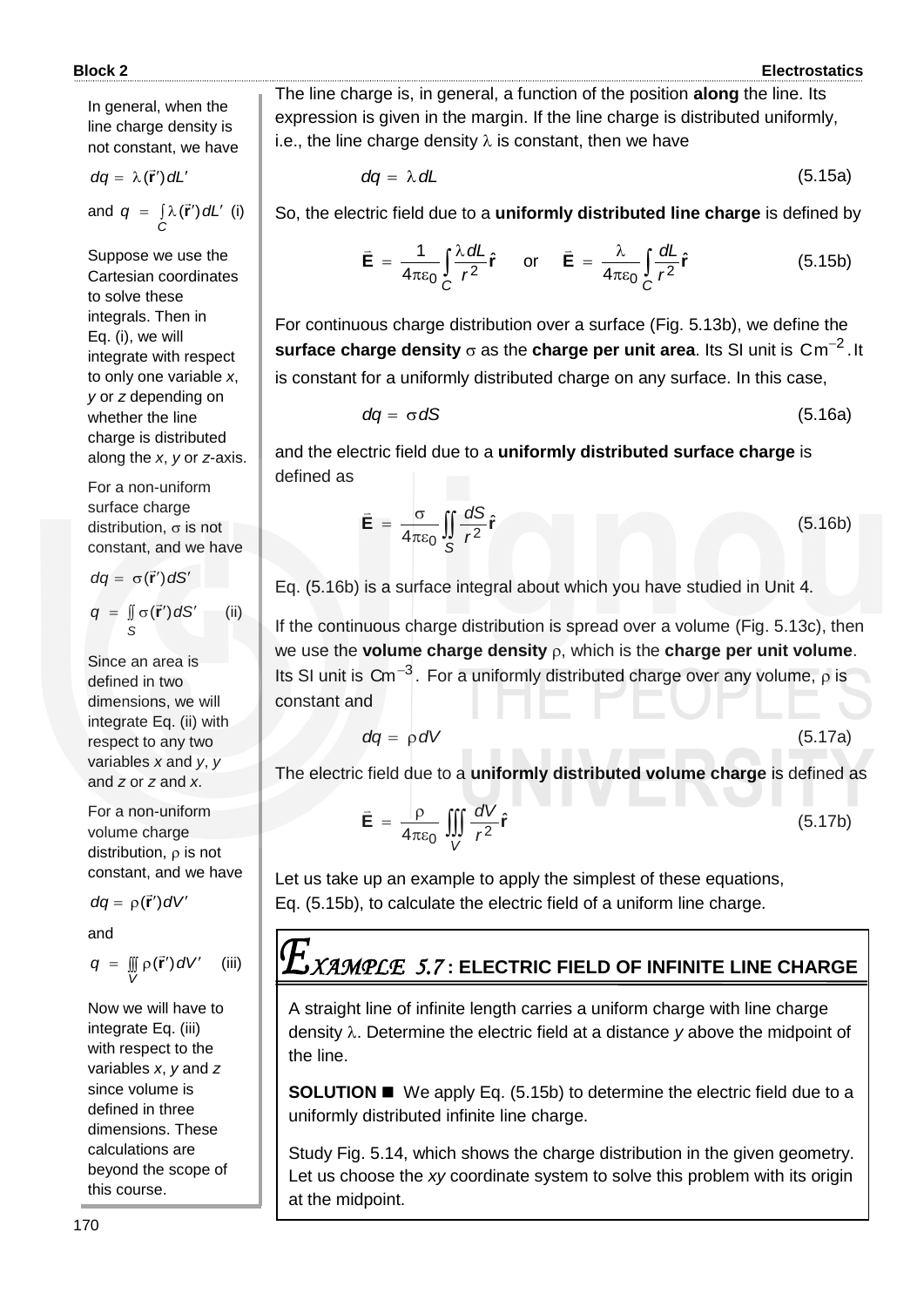Here 
$$
dq = \lambda dx
$$

By definition, the **magnitude** of the electric field due to *dq* at the point *P* directly above the origin is given by

$$
d\vec{\mathbf{E}} = \frac{1}{4\pi\varepsilon_0} \frac{dq}{r^2} \hat{\mathbf{r}}
$$
 (ii)

where *r* is the distance of *dq* from *P* and **r** ˆ , the unit vector from *dq* to *P*. Note that the direction of  $\hat{r}$  will be different for different elements of charge. Now to determine the net electric field, we write the electric field **E** *d* in terms of its *x* and *y*-components and then integrate each component over the respective variable *x* or *y*.

Our choice of the coordinate system simplifies the calculation. Note that for each infinitesimal charge *dq* placed at the point *x* to the right of the origin, we can place a corresponding infinitesimal charge *dq* at the point *x* to the left of the origin. So these form a pair. Now the *x*-components of the electric fields due to this pair cancel out as shown in Fig. 5.14. This will be the case for each pair of points  $\pm x$  on the *x*-axis. Therefore, the x-component of the electric field o<sup>r</sup> will be zero. The y-component of the electric field due to the element of charge *dq* is given by

$$
dE = dE_y = \frac{1}{4\pi\varepsilon_0} \frac{dq}{r^2} \cos\theta = \frac{1}{4\pi\varepsilon_0} \frac{dq}{r^2} \frac{y}{r} \quad (\because \cos\theta = \frac{y}{r}) \quad \text{(iii)}
$$

where  $\theta$  is the angle between  $\hat{r}$  and the *y*-axis. We add the *y*-components of the electric fields of the two elements at the points  $\pm x$  that will be in the same direction to get the net electric field due to them as,

$$
d\vec{E}_{net} = \frac{1}{4\pi\epsilon_0} \frac{2dq}{r^2} \frac{y}{r} \hat{j} = \frac{1}{4\pi\epsilon_0} \frac{2y\lambda dx}{(x^2 + y^2)^{3/2}} \hat{j} \quad (\because dq = \lambda dx)
$$

The net electric field due to the infinite line charge is obtained by integrating  $d\mathbf{E}_{net}$  with respect to *x* with the limits from 0 to  $\infty$ .

Although the line extends from  $-\infty$  to  $+\infty$ , we integrate over only half the line because the expression we are integrating is already the electric field of a charge pair *dq*.

Thus, 
$$
\vec{E}_{net} = \int d\vec{E}_{net} = \int_{x=0}^{x=\infty} \frac{1}{4\pi\epsilon_0} \frac{2y\lambda dx}{(x^2 + y^2)^{3/2}} \hat{j}
$$
 (iv)

Integrating the right hand side of Eq. (iv) gives (read the margin remark):

$$
\vec{\mathbf{E}} = \frac{1}{4\pi\epsilon_0} \frac{2\lambda}{y} \hat{\mathbf{j}}
$$

You will agree that this way of calculating the electric field is quite lengthy as it involves solving complicated integrals. You will learn a much simpler way of



**Fig. 5.14: Electric field of a uniform infinite line charge.**

Let  $x = y \tan \theta$ . Then  $dx = y d\theta \sec^2 \theta$ with the limits from 0 to . 2  $\pi$ The electric field is then given by J  $\theta$  $\theta$  d $\theta$ πε  $=\frac{\lambda y}{\lambda} \int_{0}^{\pi/2}$  $0$   $y^3$  sec  $^3$ 2  $\ddot{\theta}$ ˆ sec sec  $\frac{\pi y}{2\pi \epsilon_0}$   $\int_0^1 \frac{y \csc \theta \cos \theta}{\sqrt{3} \sec^3 \theta}$ **E** *net y*  $y \pi/2$ ysec<sup>2</sup>  $\theta$ a  $\rightarrow$  $=\frac{1}{2}$  | π/2<br>∫ cosθ*d*θ  $\pi\varepsilon$  $\lambda$   $\pi/2$  $6$ y 0  $\cos\theta d\theta$ 2  $d\theta$  j *y*  $\sin \theta \big|_{0}^{\pi/2}$  j 2 2/  $\delta$ y  $\sim$   $\sim$   $\sim$   $\sim$   $\sim$  $\theta$ <sub>0</sub>  $\pi \varepsilon$  $=\frac{\lambda}{2\pi\epsilon_0}$ y

**j** ˆ

2πε<sub>0</sub> y  $=-\frac{\lambda}{\lambda}$ 

(i)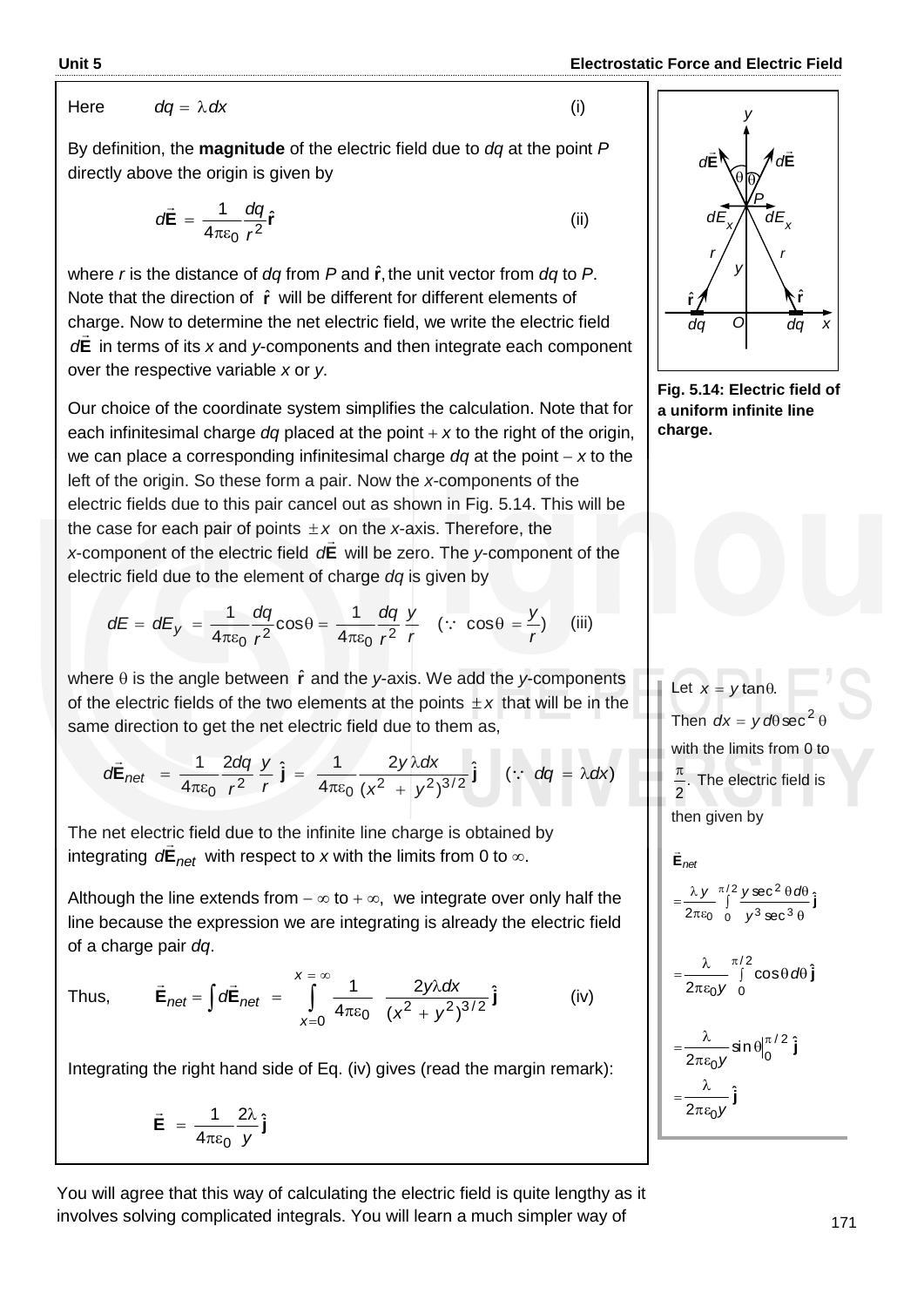determining the electric field of such continuous charge distributions that have some symmetry of this kind in the next unit.

Let us now stop and review what you have learnt in this section. To sum up, you have learnt the definition of the electric field and calculated it for a point charge, arrangements of discrete point charges and a continuous line charge. But while going through this section, this question may still have puzzled you: **What exactly** *is* **an electric field**?

You should think of the electric field as a **real** physical entity which exists in the space in the neighbourhood of any charge, groups of charges or continuous charge distributions, which set up the electric field. Any charge kept in the electric field experiences the electrostatic force given by Eq. (5.7). The concept of electric field is abstract and it is difficult to imagine it concretely. But you have learnt how to calculate the electric field and also the electrostatic force experienced by a charge kept in the electric field.

This is actually all that we are supposed to do in electrostatics: Determine the electrostatic forces and electric fields due to a given charge distribution. However, as you may have felt while working through Example 5.7, the integrals involved in calculating electric fields can be quite complicated even for simple charge distributions. So, much of electrostatics is about learning the tools and methods that simplify these calculations so that we have no need to solve such complicated integrals. This is what you will be learning in the remaining units of this block and Units 10 and 11 of the next block.

We now summarise the concepts you have studied in this unit.

| <b>Concept</b>                           | <b>Description</b>                                                                                                                                                                                                                                                                                                                                                                                                                                                                                                       |
|------------------------------------------|--------------------------------------------------------------------------------------------------------------------------------------------------------------------------------------------------------------------------------------------------------------------------------------------------------------------------------------------------------------------------------------------------------------------------------------------------------------------------------------------------------------------------|
| <b>Electric charge</b>                   | From a large number of observations and experiments, it has been<br>deduced that there exist two types of electric charges in nature, which are<br>arbitrarily called positive and negative charges. In SI system, the unit of<br>electric charge is coulomb denoted by C.                                                                                                                                                                                                                                               |
|                                          | Like charges repel and unlike charges attract.                                                                                                                                                                                                                                                                                                                                                                                                                                                                           |
|                                          | In an isolated system, electric charge is always conserved. Thus, the total<br>positive charge is equal to the total negative charge in an isolated system.                                                                                                                                                                                                                                                                                                                                                              |
|                                          | Free electric charge is quantised and can take only discrete values that are<br>integer multiples of the charge on the electron.                                                                                                                                                                                                                                                                                                                                                                                         |
| Electrostatic force<br>and Coulomb's law | The magnitude of the <b>electrostatic force</b> between two charged particles at<br>rest is proportional to the product of the magnitudes of charges on them<br>and inversely proportional to the square of the distance between them. The<br>quantitative expression of the electrostatic force between two charges is<br>given by <b>Coulomb's law</b> : The <b>electrostatic force on</b> a particle carrying a<br>charge $q_1$ by a particle carrying a charge $q_2$ situated at a distance r from it<br>is given by |

### **5.4 SUMMARY**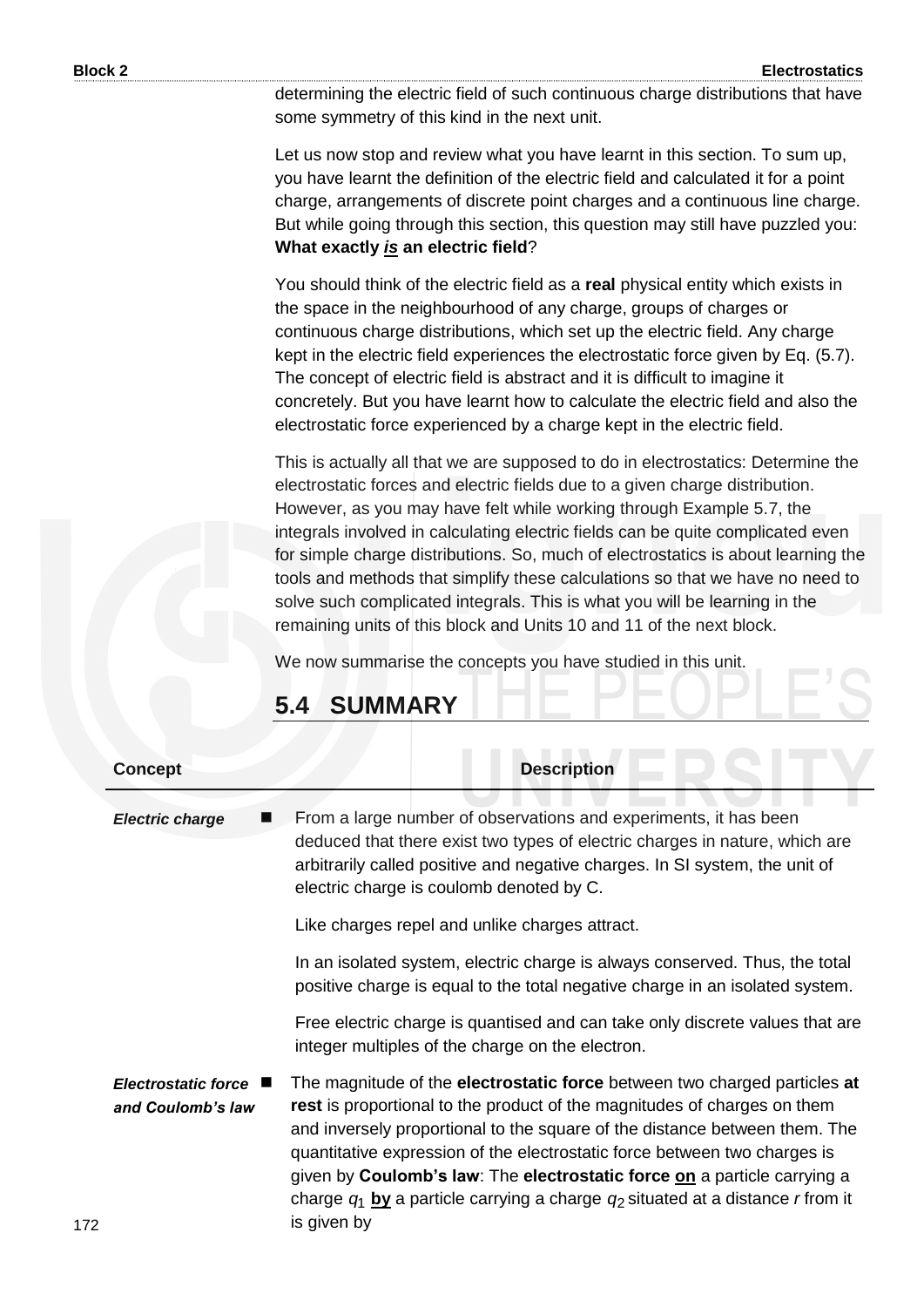$$
\vec{F}_{21} = k \frac{q_1 q_2}{|\vec{r}_{21}|^2} \hat{r}_{21}
$$

where  $\hat{\mathbf{r}}_{21}$  is the unit vector along the line joining the particles and is directed from  $q_2$  to  $q_1$ . Note that  $|\vec{r}_{21}| = r$  and  $\vec{r}_{21} = \vec{r}_1 - \vec{r}_2$  where  $\vec{r}_1$ and  $\vec{r}_2$  are the position vectors of  $q_1$  and  $q_2$ , respectively. In SI units, Coulomb's law is written as

$$
\vec{F}_{21} = \frac{1}{4\pi\epsilon_0} \frac{q_1 q_2}{|\vec{r}_{21}|^2} \hat{r}_{21}
$$

*Principle of superposition* According to the **principle of superposition**, in a many-particle system of charged particles at rest, the resultant electrostatic force on any charged particle is the vector sum of the electrostatic forces exerted by all other particles on it. In general, the electrostatic force  $F_i$  on the *i*th charged particle due to all other charges  $q_1, q_{2,\dots}, q_j, ...$  in a many-particle system of charged particles at rest is given by

$$
\vec{\mathbf{F}}_i = \sum_{j \neq i} \vec{\mathbf{F}}_{ji} = \frac{1}{4\pi\epsilon_0} \sum_{j \neq i} \frac{q_i q_j}{r_{ji}^2} \hat{\mathbf{r}}_{ji}
$$

Note that the above summation does not include the *i*th charge and  $\hat{\mathbf{r}}_{ji}$  is the unit vector along the line joining the *i*th and *j*th particles and is directed from  $q_j$  to  $q_i$ .

*Electric field due to a point charge* The electric field due to a point charge or charge distribution at a point is defined in terms of the electrostatic force experienced by a test charge *q* placed at that point divided by the magnitude of the test charge:

$$
\vec{\mathbf{E}} = \frac{\vec{\mathbf{F}}}{q}
$$

 The electric field due to a charge *Q* at a point having position vector **r** is given by  $\overline{a}$ 

$$
\vec{\mathbf{E}} = \frac{\vec{\mathbf{F}}}{q} = \frac{1}{4\pi\epsilon_0} \frac{Q}{r^2} \hat{\mathbf{r}}
$$

where  $\hat{\mathbf{r}}$  is the unit vector pointing from the charge to the point at which the electric field is being calculated.

*Electric field due to multiple discrete charges*

 The electric field due to a distribution of charges at the point with position vector r̃<sub>i</sub> F<sub>i</sub> is given from the principle of superposition as

$$
\vec{\mathbf{E}} = \frac{\vec{\mathbf{F}}}{q_i} = \frac{1}{4\pi\epsilon_0} \sum_j \frac{q_j}{|\vec{\mathbf{r}}_i - \vec{\mathbf{r}}_j|^2} \hat{\mathbf{r}}_{ji}
$$

where  $\hat{\mathbf{r}}_{ji}$  is the unit vector along the line joining the *i*th and *j*th particles and is directed from  $\boldsymbol{q}_j$  to  $\boldsymbol{q}_i$ . We can write this equation as

$$
\vec{\mathbf{E}} = \sum_{j} \vec{\mathbf{E}}_{j}
$$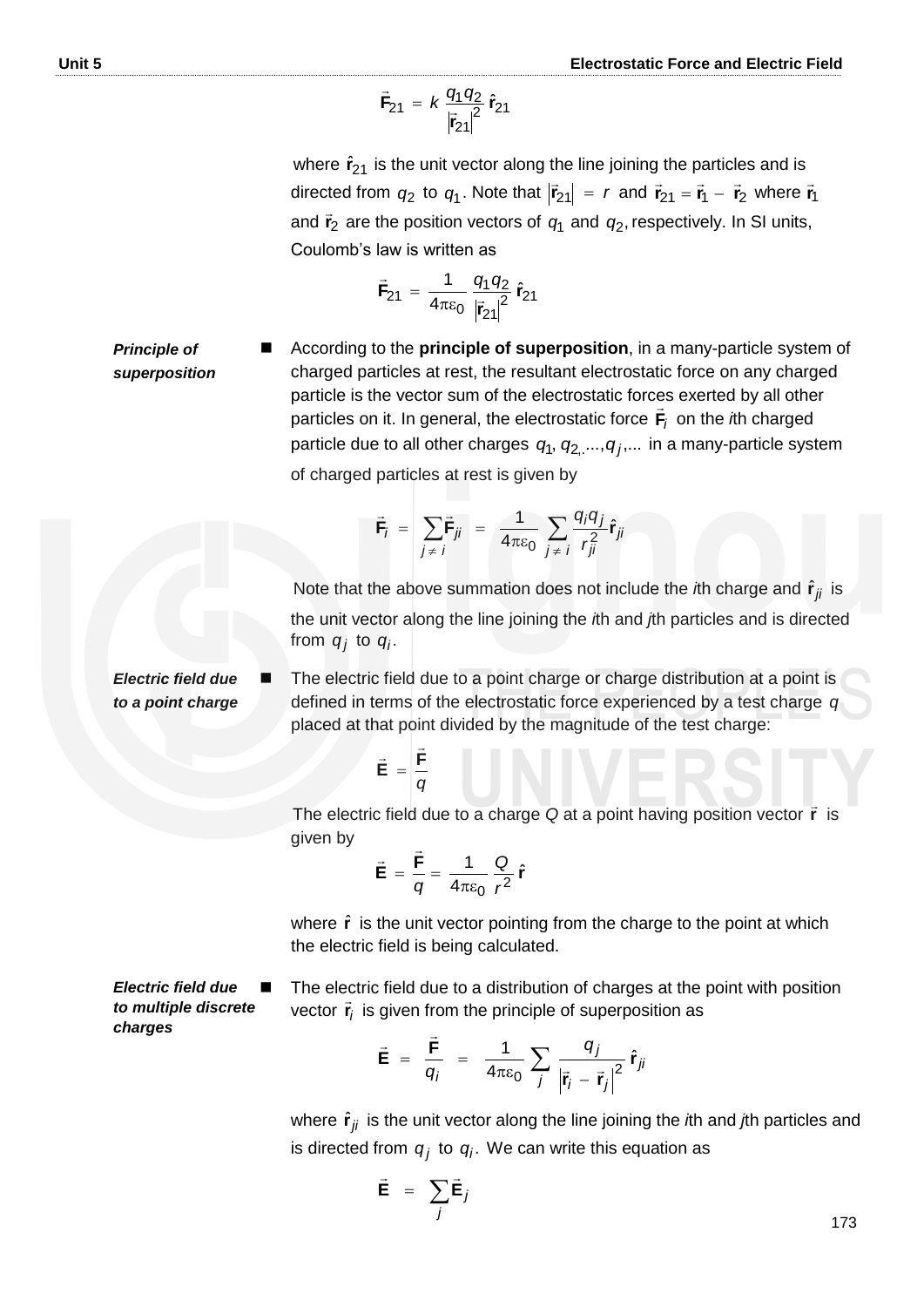where 
$$
\vec{\mathbf{E}}_j = \frac{1}{4\pi\epsilon_0} \frac{q_j}{|\vec{\mathbf{r}}_i - \vec{\mathbf{r}}_j|^2} \hat{\mathbf{r}}_{ji}
$$

So, **the total electric field due to a group of charges is the vector sum of the electric fields due to individual charges of the distribution**.

The electric field due to a continuous distribution of charge is given by,

*Electric field due to continuous charge distributions*

$$
\vec{\mathbf{E}} = \frac{1}{4\pi\epsilon_0} \int \frac{dq}{r^2} \hat{\mathbf{r}}
$$

 The electric field due to a **uniformly distributed line charge** with constant line charge density  $\lambda$  is given by

$$
\vec{\mathbf{E}} = \frac{\lambda}{4\pi\epsilon_0} \int_C \frac{dL}{r^2} \hat{\mathbf{r}}
$$

The electric field due to a **uniformly distributed surface charge** with constant surface charge density  $\sigma$  is given by the surface integral

$$
\vec{E} = \frac{\sigma}{4\pi\epsilon_0} \iint\limits_{S} \frac{dS}{r^2} \hat{r}
$$

The electric field due to a **uniformly distributed volume charge** with constant volume charge density  $\rho$  is given by the volume integral

$$
\vec{\mathbf{E}} = \frac{\rho}{4\pi\epsilon_0} \iiint\limits_{V} \frac{dV}{r^2} \hat{\mathbf{r}}
$$

### **5.5 TERMINAL QUESTIONS**

1. The electrostatic force exerted by two point charges on each other has magnitude 10 N when these are at rest and placed a distance *r* apart. What would the magnitude of the electrostatic force between them be if

the distance between them is a) 4*r*, b) 100*r*, c) 4  $\frac{r}{1}$  and d)  $\frac{r}{100}$ ? 100 *r*

- 2. Two identical charged particles are placed at rest at a separation of 1 m. What is the charge on them if the magnitude of the electrostatic force exerted on each particle is 1 N?
- 3. Three charged particles A,  $B$  and C, each having a charge of 1.0  $\mu$ C, are placed at rest on a straight line. The distance between *A* and *B* is 0.01 m. What is the net electrostatic force exerted on particle *C* if it is placed a) at a distance 0.01 m to the right of the particle *B* along the line *AB*, b) to the left of the particle *B* along the line *AB*, at the midpoint of *AB*?
- 4. Two point charges  $+4q$  and  $+q$  are placed at rest at a distance 'a' from each other. Determine the position of a charge  $+$  q placed on a straight line joining these two charges, if it is in equilibrium.
- 5. What is the electric field of a particle having charge  $-9.0\times10^{-9}$ C at a point 1.0 m away from it? Determine the electrostatic force exerted on a proton placed at that point.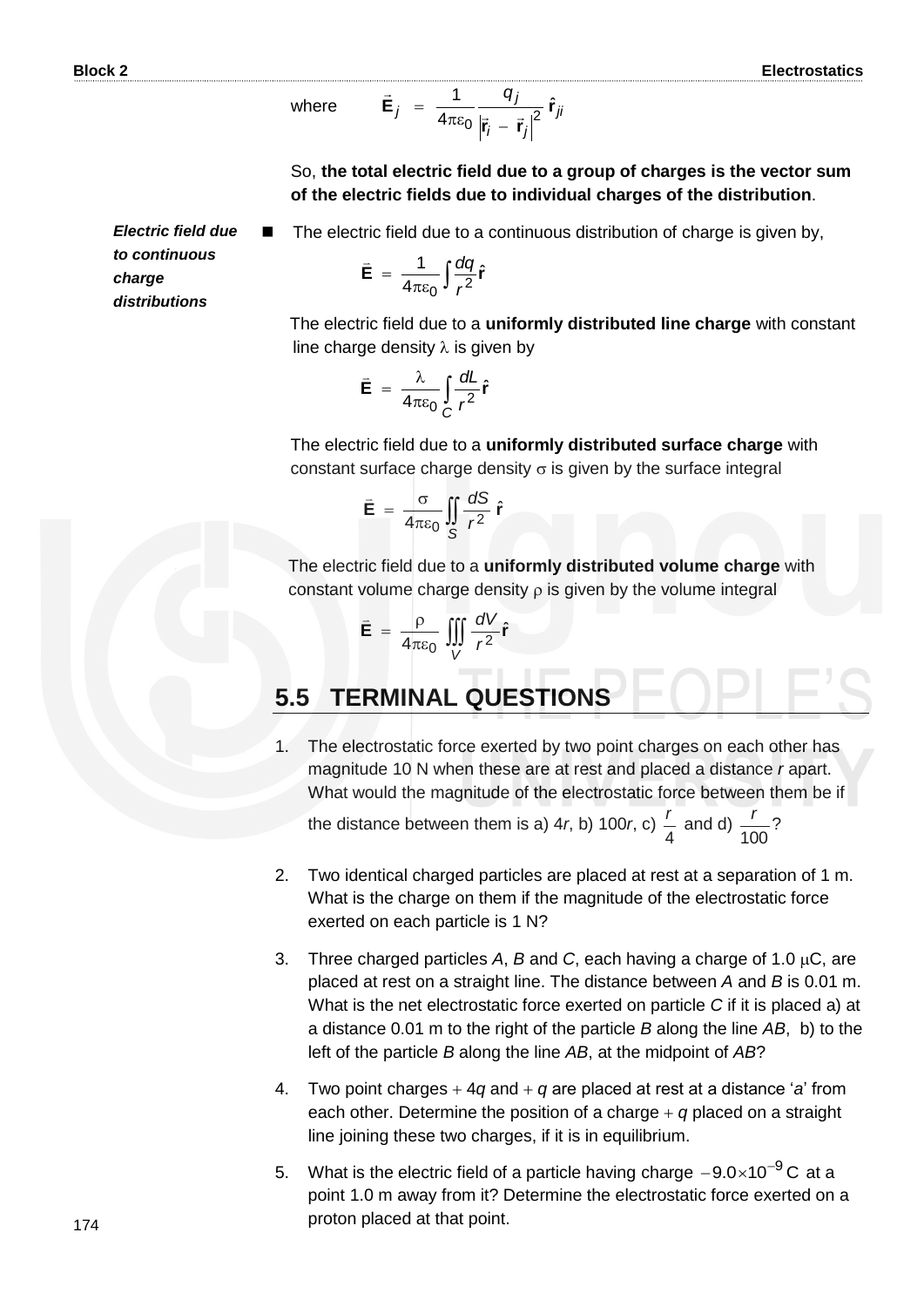- 6. The electric field due to a charged particle at a point 0.5 m away from it has magnitude  $36 \mathrm{NC}^{-1}$ . What is the magnitude of the electric charge on the particle?
- 7. When a particle having charge  $-9\times10^{-9}$ C is placed at a certain point in an electric field, the electrostatic force exerted on it is of magnitude $3\!\times\!10^{-9}$ N and directed along the negative *x*-axis. What is the electric field at this point? What would the magnitude and direction of the electrostatic force acting on an electron placed at this point be?
- 8. Three particles each having charge  $+ q$  are placed at the vertices of an equilateral triangle with each side of length *r*. Calculate the magnitude of the net electric field at the midpoint of any side of the triangle.
- 9. Three particles having charge  $+ q$ ,  $q$  and  $2q$  are placed at the same distance *a* from the origin as shown in Fig. 5.15. Calculate the net electric field at the origin.
- 10. Four charges  $+ 2q$ ,  $+ 2q$ ,  $2q$  and  $2q$  are placed at the vertices of a rectangle of sides 3.0 m and 4.0 m. What is the net electric field due to the charges at the point of intersection of the diagonals given that  $q = 3.0 \times 10^{-9}$  C?

### **5.6 SOLUTIONS AND ANSWERS**

### **Pre-test**

1. **Observation 1**: Correct answer is (a) since the glass rubbed with silk is positively charged. Since the object is repelled by the glass, it must have the same charge as the glass.

**Observation 2**: Correct answer is (a) since the amber rubbed with fur is negatively charged. Since both objects are attracted to it, therefore, both must have the opposite charge to that of amber.

- 2. a) False. So far, no such measurements have been made for free particles.
	- b) True.
	- c) True.
	- d) False. It depends on the product of their magnitudes.
	- e) True.
	- f) True.

### **Self-Assessment Questions**

1. a) From Eq. (5.3b), the electrostatic force on charge  $q_1$  due to charge  $q_2$ 

at rest is given by Coulomb's law as  $\mathbf{F}_{21} = \frac{1}{4\pi\epsilon_0} \frac{9192}{|z|^2} \hat{\mathbf{r}}_{21}$ 21 <u>142</u>  $\mathbf 0$  $\dot{z}_2$ <sub>1</sub> =  $\frac{1}{4\pi\epsilon_0} \frac{q_1q_2}{|\vec{r}_{\Omega}|^2} \hat{r}_1$  $\frac{1}{\sqrt{2}} \frac{q_1 q_2}{q_1 q_2} \hat{r}$  $\mathbf{F}_{21} = \frac{1}{4\pi\epsilon_0} \frac{9}{|\vec{r}|^2}$  $\frac{1}{2}$  1  $q_1q_2$  $πε$  $=\frac{1}{4\pi\epsilon_0}\frac{q_1q_2}{r_1^2}$   $\hat{r}_{21}$  where  $\hat{r}_{21}$ 

is the unit vector along the line joining the particles and directed from

$$
q_2
$$
 to  $q_1$  and  $|\vec{r}_{21}| = r$ . Also  $\frac{1}{4\pi\epsilon_0} = 8.99 \times 10^9 \text{ Nm}^2 \text{ C}^{-2}$ .



**Fig. 5.15**: **Diagram for TQ 9.**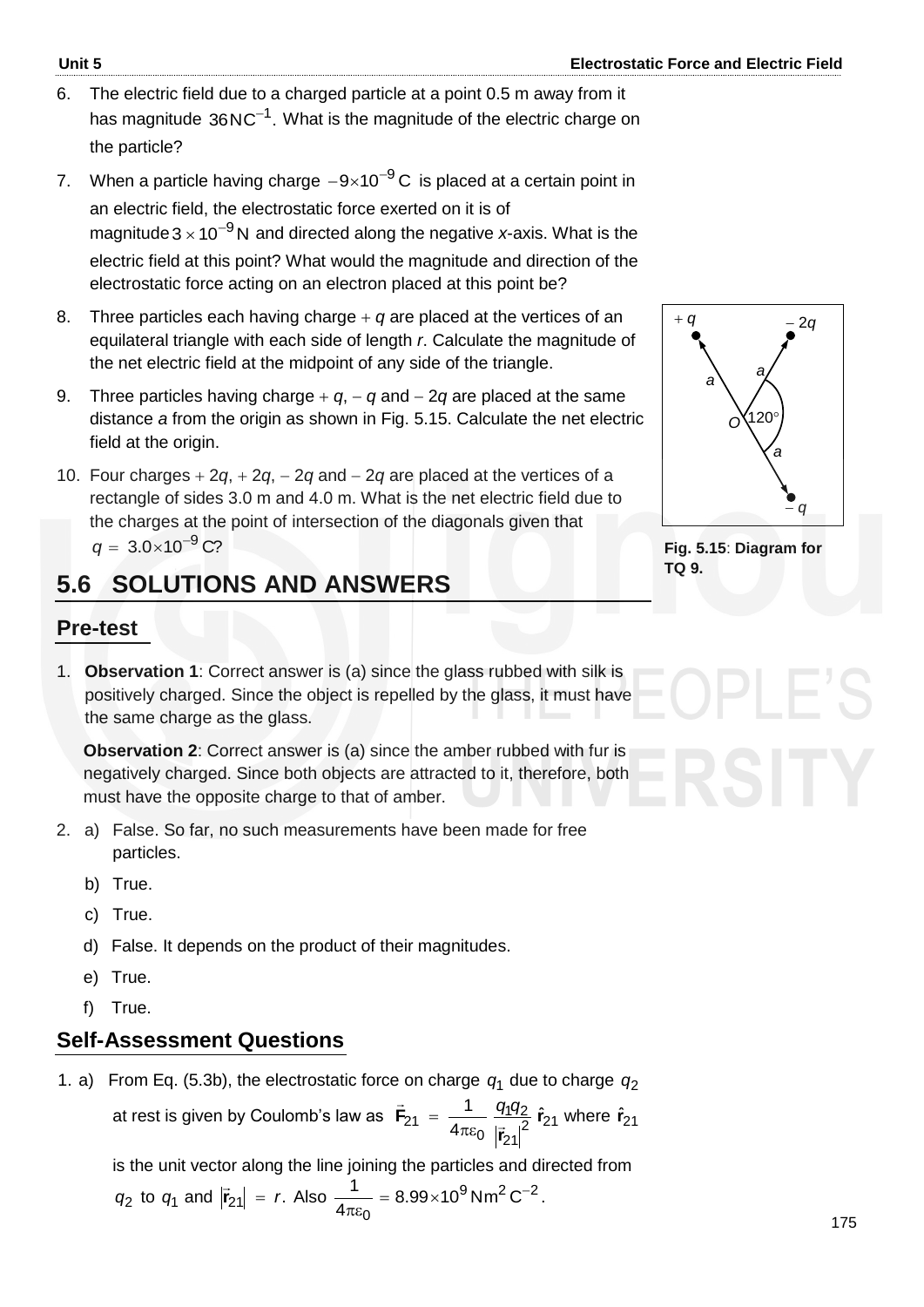Substituting the values of  $q_1$ ,  $q_2$  and *r* for both cases, we get

i) 
$$
\vec{F}_{21} = 8.99 \times 10^9 \text{ Nm}^2 \text{ C}^{-2} \times \frac{(8.0 \mu \text{C})(8.0 \mu \text{C})}{(0.04 \text{ m})^2} \hat{r}_{21} = 360 \text{ N } \hat{r}_{21}
$$
  
\nii)  $\vec{F}_{21} = 8.99 \times 10^9 \text{ Nm}^2 \text{ C}^{-2} \times \frac{(15 \text{ mC})(-10 \text{ mC})}{(3.0 \text{ m})^2} \hat{r}_{21}$ 

 $=$   $-1.5 \times 10^5$  N  $\hat{r}_{21}$ 

b) From Eq. (5.3b), the magnitude of the electrostatic force between the electron and the proton is given by

$$
F_{\text{elec}} = \frac{1}{4\pi\varepsilon_0} \frac{|q_1||q_2|}{r^2} \text{ since } |\vec{r}_{21}| = r.
$$

Substituting the values of the magnitudes of the charges of electron and proton, i.e.,  $|q_1|=|q_2|=~1.6\times 10^{-19}\, \text{C}$  and  $\,r=5.3\times 10^{-11}\, \text{m}$ , we get

$$
F_{\text{elec}} = 8.99 \times 10^{9} \text{ Nm}^{2} \text{ C}^{-2} \times \frac{(1.6 \times 10^{-19} \text{ C}) \times (1.6 \times 10^{-19} \text{ C})}{(5.3 \times 10^{-11} \text{ m})^{2}}
$$

$$
= 8.2 \times 10^{-8} \text{ N}
$$

The gravitational force between the electron and the proton is given by

$$
F_{grav} = G \frac{m_1 m_2}{r^2}
$$

Substituting the values of the masses of electron and proton, i.e.

$$
m_1 = 9.1 \times 10^{-31}
$$
 kg,  $m_2 = 1.7 \times 10^{-27}$  kg,  $r = 5.3 \times 10^{-11}$  m and  
\n $G = 6.7 \times 10^{-11}$  Nm<sup>2</sup> kg<sup>-2</sup>, we get

$$
F_{grav} = 6.7 \times 10^{-11} \text{Nm}^2 \text{ kg}^{-2} \times \frac{(9.1 \times 10^{-31} \text{ kg}) \times (1.7 \times 10^{-27} \text{ kg})}{(5.3 \times 10^{-11} \text{ m})^2}
$$

$$
= 3.7 \times 10^{-47} N
$$

Hence, 
$$
\frac{F_{elec}}{F_{grav}} = \frac{8.2 \times 10^{-8}}{3.7 \times 10^{-47}} = 2.2 \times 10^{39}
$$

Thus, the electrostatic force is much stronger ( $\sim$  10<sup>39</sup> times stronger) than the gravitational force.

- 2. a) Substituting for *Q* (with its sign) and *r* in Eq. (5.6a), we get
	- (i) For  $Q = +5 \mu C$  and  $r = 0.30$  m,

$$
\vec{E}(\vec{r}) = 8.99 \times 10^{9} \,\text{N} \,\text{m}^{2} \,\text{C}^{-2} \times \frac{(+5 \times 10^{-6} \,\text{C})}{(0.30 \,\text{m})^{2}} \hat{r} = 5 \times 10^{5} \,\text{N} \,\text{C}^{-1} \hat{r}
$$

(ii) For  $Q = -10 \mu C$  and  $r = 1m$ ,

$$
\vec{E}(\vec{r}) = 8.99 \times 10^{9} \,\text{N} \,\text{m}^{2} \,\text{C}^{-2} \times \frac{(-10 \times 10^{-6} \,\text{C})}{(1 \,\text{m})^{2}} \hat{r} = -9 \times 10^{4} \,\text{N} \,\text{C}^{-1} \hat{r}
$$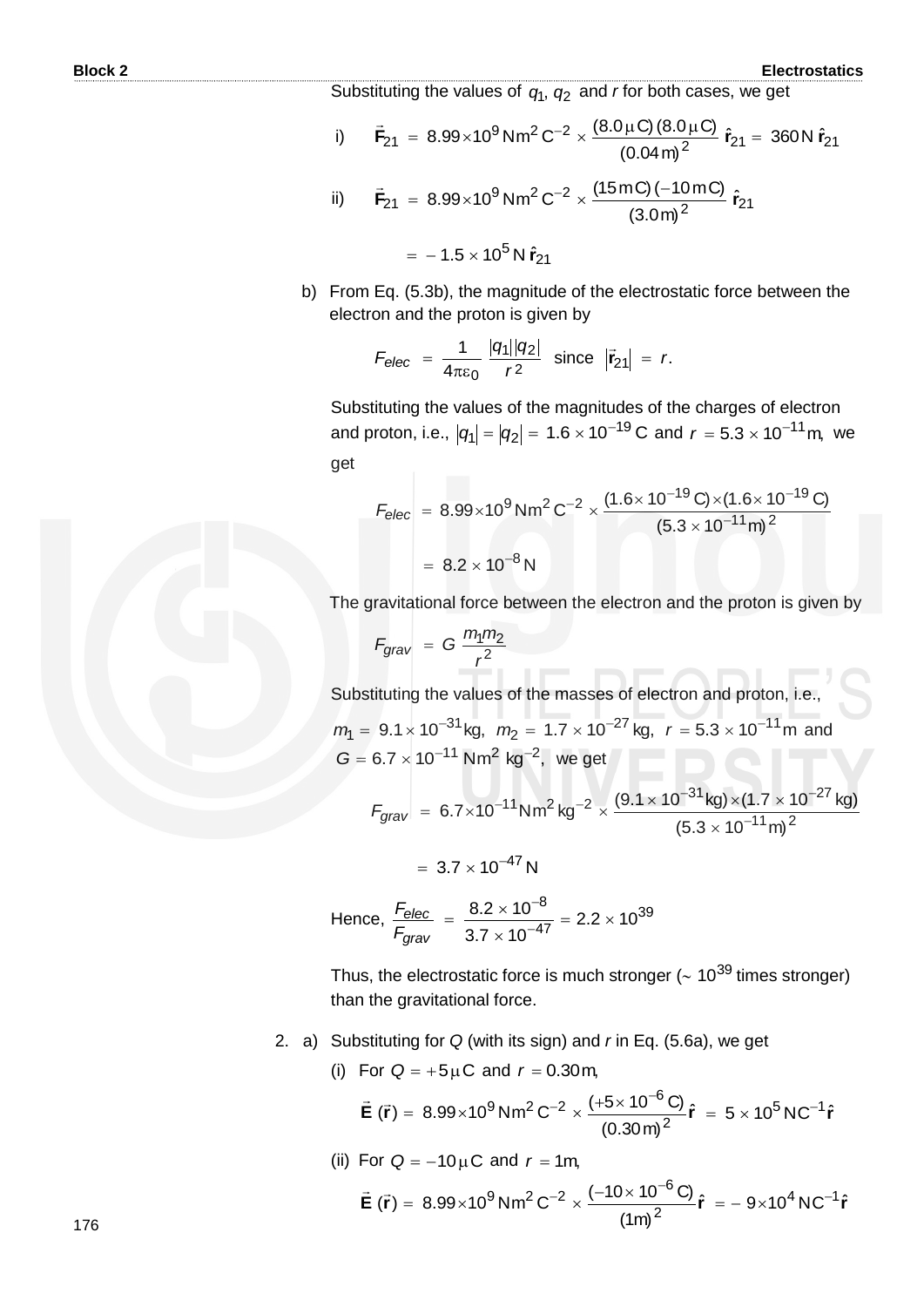Note that the electric field due to the negative charge is directed towards it. The electric fields at the points *P* and *R* are shown in Figs. 5.16a and b. Note that the tails of the electric fields are placed at *P* and *R*, respectively.

b) From Eq. (5.7), the electrostatic force is given by  $\mathsf{F}(\vec{\mathsf{r}}) = q\mathsf{E}(\vec{\mathsf{r}})$ .  $\vec{\bm{\mathsf{F}}}$  ( $\vec{\bm{\mathsf{r}}}$ ) =  $q\vec{\bm{\mathsf{E}}}$  ( $\vec{\bm{\mathsf{r}}}$ ). For  $q = +6 \mu C$ , it is given as follows:

(i) 
$$
5 \times 10^5 \times 6 \times 10^{-6} N \hat{r} = 3N \hat{r}
$$

- (ii)  $-9 \times 10^4 \times 6 \times 10^{-6}$  N  $\hat{r} = -0.5$  N  $\hat{r}$  up to one significant digit.
- 3. See Fig. 5.17. The midpoint *C* of the dipole axis is at equal distance *d* from each charge. From Eq. (5.6b), the magnitudes of the electric fields of both charges at the midpoint are, respectively,

$$
\left|\vec{E}_{-q}\right| = \frac{1}{4\pi\epsilon_0} \frac{|(-q)|}{d^2} = \frac{1}{4\pi\epsilon_0} \frac{q}{d^2}
$$
 and  $\left|\vec{E}_{+q}\right| = \frac{1}{4\pi\epsilon_0} \frac{q}{d^2}$ 

The directions of the electric fields at the point *C* due to both charges are opposite to  $\hat{\mathbf{r}}$ , the unit vector along the line joining the two charges as shown in Fig. 5.17. From Eq. (5.11), the resultant or net electric field at the midpoint *C* due to the two charges is:

$$
\vec{\mathbf{E}} = \vec{\mathbf{E}}_{+q} + \vec{\mathbf{E}}_{-q} = -\frac{1}{4\pi\epsilon_0} \frac{2q}{d^2} \hat{\mathbf{r}}
$$

4. Let us choose the *x* and *y*-axes as shown in Fig. 5.18 by the dashed arrows.



**Fig. 5.18**: **Diagram for answer to SAQ 4.**

Note from Fig. 5.18 that the distance of the point *P* from any of the four charges is  $\frac{u \cdot v}{2} = \frac{u}{\sqrt{2}}$ , 2  $\sqrt{2}$  $\frac{a\sqrt{2}}{2} = \frac{a}{\sqrt{2}}$ , where *a* is the side of the square. Now the net electric field at the point *P* is the vector sum of the electric fields due to all charges at that point:

$$
\vec{E} = \vec{E}_1 + \vec{E}_2 + \vec{E}_3 + \vec{E}_4
$$
 (i)

where **E**1  $\rightarrow$ is the electric field due to the charge  $+$  2*q*,  $\mathbf{E}_{2}$ ,  $\rightarrow$ the electric field due to the charge  $+$  4*q*,  $E_3$ ,  $\overline{\phantom{a}}$ the electric field due to the charge  $-2q$  and , **E**<sup>4</sup>  $\overline{\phantom{a}}$ the electric field due to the charge  $-4q$ . We use Eq. (5.6a) to determine each one of these electric fields and then take their vector sum. Note that with the choice of axes in Fig. 5.18, the direction of the position vector  $\hat{r}$  of the point P with respect to each charge can be expressed in terms of  $\hat{\textbf{i}}$  and

$$
+5C \quad P \quad \vec{E}(\vec{r})
$$
\n
$$
r = 0.30 \text{m}
$$
\n(a)\n
$$
-10C \quad \vec{E}(\vec{r})
$$
\n
$$
r = 1 \text{m}
$$
\n(b)

**Fig. 5.16**: **Diagrams for the answers of SAQ 2a (i) and (ii). The diagrams are not to scale.** 



**Fig. 5.17**: **Diagram for the answer of SAQ 3.**

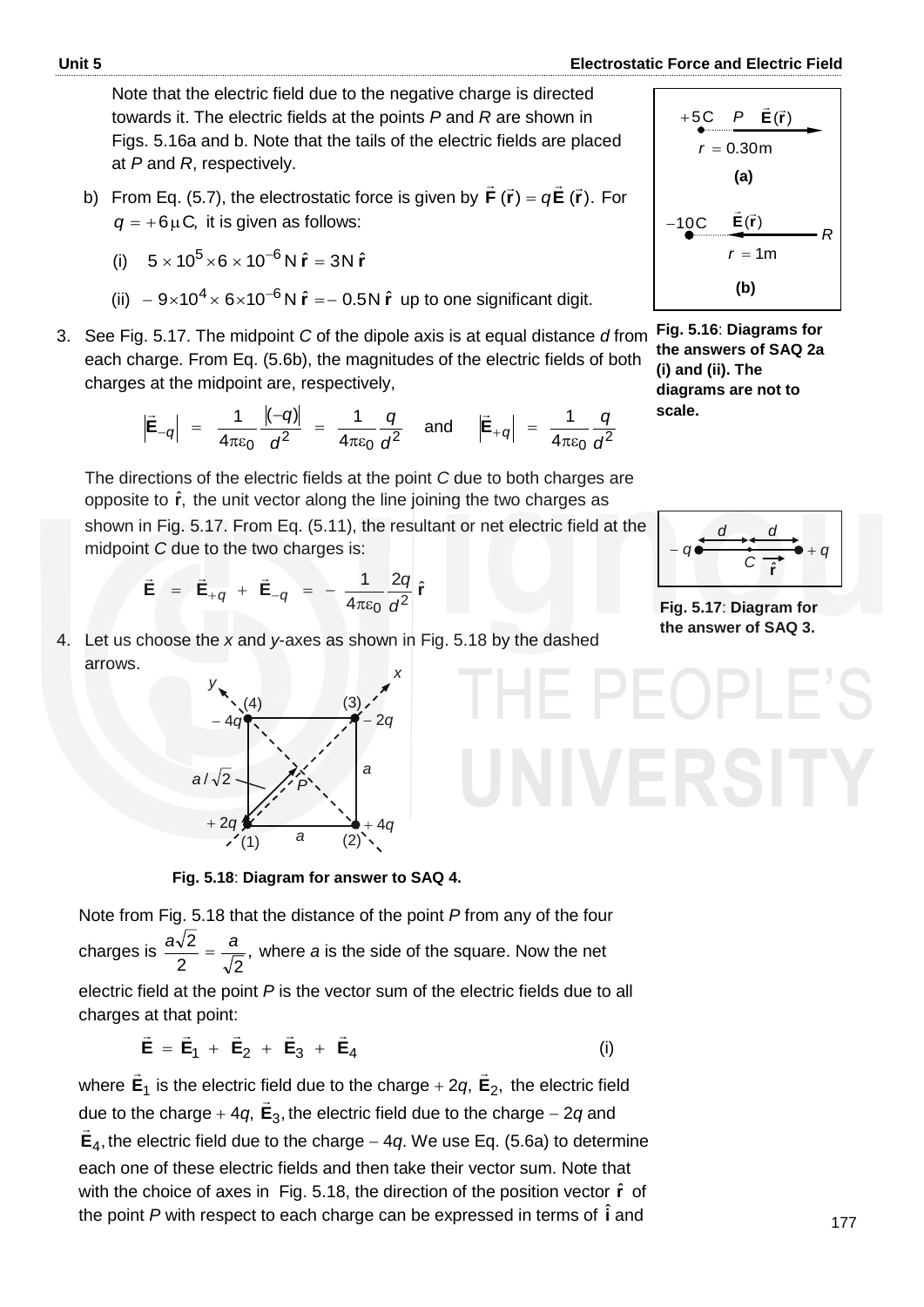**j** or their combinations. Also  $r = \frac{a}{\sqrt{2}}$ . 2  $r = \frac{a}{\sqrt{a}}$ . So, from Fig. 5.18, we can write the electric field at *P* due to the charge 1 as

$$
\vec{E}_1 = \frac{1}{4\pi\epsilon_0} \frac{(+2q)}{(a/\sqrt{2})^2} \hat{i} = \frac{1}{4\pi\epsilon_0} \frac{2 \times 2q}{a^2} \hat{i} = \frac{1}{4\pi\epsilon_0} \frac{4q}{a^2} \hat{i} (\because \hat{r} = \hat{i})
$$
 (ii)

We write  $E_0 = \frac{1}{4\pi\varepsilon_0} \frac{19}{a^2}$  $\overline{0}$ 4 4 1 *a*  $E_0 = \frac{1}{4} \frac{4q}{r^2}$ πε  $=$   $\frac{14}{2}$  so that the expressions become simpler to write.

The electric fields at *P* due to the charges 2, 3, 4 are:

$$
\vec{E}_2 = \frac{1}{4\pi\epsilon_0} \frac{2 \times 4q}{a^2} \hat{j} = 2E_0 \hat{j}, \qquad (\because \hat{r} = \hat{j})
$$
 (iii)

$$
\vec{\mathbf{E}}_3 = \frac{1}{4\pi\epsilon_0} \frac{2 \times (-2q)}{a^2} (-\hat{\mathbf{i}}) = E_0 \hat{\mathbf{i}} \qquad (\because \hat{\mathbf{r}} = -\hat{\mathbf{i}})
$$
 (iv)

and 
$$
\vec{E}_4 = \frac{1}{4\pi\epsilon_0} \frac{2 \times (-4q)}{a^2} (-\hat{j}) = 2E_0 \hat{j} \quad (\because \hat{r} = -\hat{j})
$$
 (v)

Substituting Eqs. (ii) to (v) in Eq. (i), we can write

$$
\vec{E} = \vec{E}_1 + \vec{E}_2 + \vec{E}_3 + \vec{E}_4 = 2E_0 \hat{i} + 4E_0 \hat{j} = 2E_0 (\hat{i} + 2\hat{j})
$$
 (vi)

Now for  $q = 1.0 \times 10^{-9}$  C and  $a = 0.06$  m,

$$
E_0 = \frac{1}{4\pi\varepsilon_0} \frac{4q}{a^2} = 8.99 \times 10^9 \text{ Nm}^2 \text{ C}^{-2} \times \frac{4 \times 1.0 \times 10^{-9} \text{ C}}{(0.06 \text{ m})^2}
$$
  
\n
$$
E_0 = 1.0 \times 10^4 \text{ N C}^{-1} \text{ and } \vec{E} = 2.0 \times 10^4 \text{ N C}^{-1} (\hat{i} + 2\hat{j})
$$

#### **Terminal Questions**

 $\therefore$ 

1. We use Eq. (5.2) for the magnitude of the electrostatic force with

$$
k = \frac{1}{4\pi\varepsilon_0}
$$
. It is given that  $F_1 = \frac{1}{4\pi\varepsilon_0} \frac{|q_1||q_2|}{r^2} = 10$  N is the magnitude of

the electrostatic force exerted by two point charges on each other when these are placed a distance *r* apart. The magnitudes of the electrostatic force between them for various distances will be, respectively,

a) 
$$
F_2 = \frac{1}{4\pi\epsilon_0} \frac{|q_1||q_2|}{(4r)^2} = \frac{1}{4\pi\epsilon_0} \frac{|q_1||q_2|}{16(r)^2} = \frac{F_1}{16} = \frac{5}{8}N
$$
 since  
\n $F_1 = \frac{1}{4\pi\epsilon_0} \frac{|q_1||q_2|}{r^2} = 10N$   
\nb)  $F_3 = \frac{1}{4\pi\epsilon_0} \frac{|q_1||q_2|}{(100r)^2} = \frac{F_1}{10000} = \frac{10}{10000}N = 10^{-3}N$   
\nc)  $F_4 = \frac{1}{4\pi\epsilon_0} \frac{|q_1||q_2|}{(r/4)^2} = 16F_1 = 160N$  and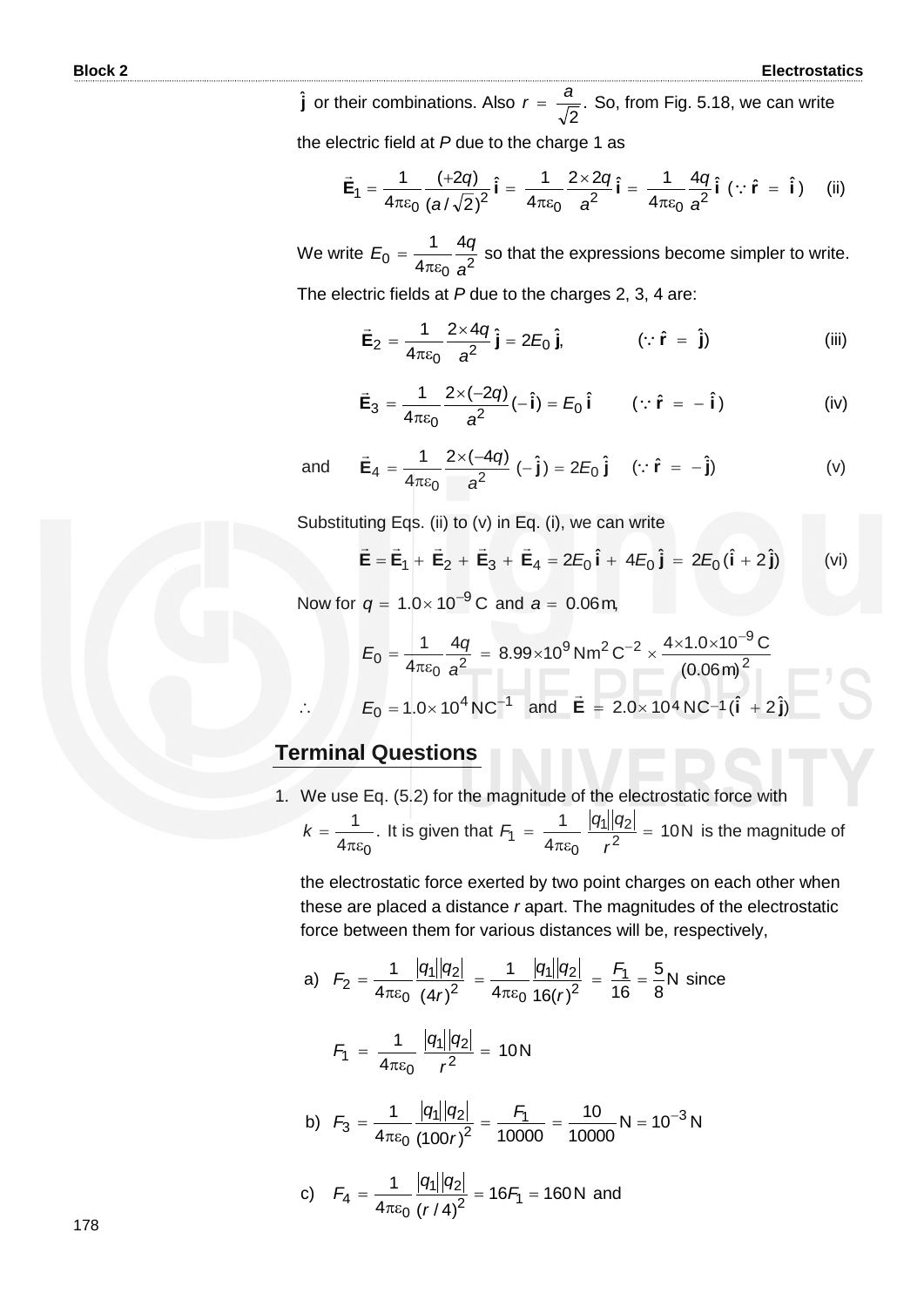d) 
$$
F_5 = \frac{1}{4\pi\epsilon_0} \frac{|q_1||q_2|}{(r/100)^2} = 10000 F_1 = 10^5 N
$$

2. Let the charge on the identical particles be *q*. We use Eq. (5.2) for the magnitude of the electrostatic force with  $4\pi \varepsilon_0$ 1  $πε$  $k = \frac{1}{1}$ . It is given that the

charges are identical and the distance between them is 1m. Substituting these values in Eq. (5.2), we have

1N = 
$$
\frac{1}{4\pi\epsilon_0} \frac{q^2}{(1m)^2}
$$
  

$$
q = \sqrt{\frac{1N \times (1m)^2}{8.99 \times 10^9 N m^2 C^{-2}}} = 0.33 m C
$$

3. a) Refer to Fig. 5.19a. The net electrostatic force exerted on particle *C* is the vector sum of the electrostatic forces exerted on it by the particles A and B as given by Eq. (5.4b). In terms of the unit vector  $\hat{\textbf{i}}$  along the *x*-axis, it is given by

$$
\vec{F} = \vec{F}_{AC} + \vec{F}_{BC} = \frac{1}{4\pi\epsilon_0} \left( \frac{(1.0 \,\mu\text{C})^2}{(0.02 \,\text{m})^2} + \frac{(1.0 \,\mu\text{C})^2}{(0.01 \,\text{m})^2} \right) \hat{i}
$$

$$
= (8.99 \times 10^9 \,\text{N} \,\text{m}^2 \,\text{C}^{-2} \times 10^{-12} \,\text{C}^2 \times \frac{5}{4} \times 10^4 \,\text{m}^{-2}) \hat{i} = 1.1 \times 10^2 \,\text{N} \hat{i}
$$

b) Refer to Fig. 5.19b. The net electrostatic force exerted on particle *C* is the vector sum of the electrostatic forces exerted on it by the particles *A* and *B*. In this case, the electric field due to *B* will be in the opposite direction to that of *A* since it points away from the positive charge. In terms of the unit vector  $\hat{\textbf{i}}$  along the *x*-axis, it is given by Eq. (5.4b):

$$
\vec{F} = \vec{F}_{AC} + \vec{F}_{BC} = \frac{1}{4\pi\epsilon_0} \left( \frac{(1\mu C)^2}{(0.005 \text{ m})^2} \hat{i} - \frac{(1\mu C)^2}{(0.005 \text{ m})^2} \hat{i} \right) = \vec{0}
$$

4. Refer to Fig. 5.20. Let the charges lie along the *x*-axis. Let the position of the charge 3 (=+ q) be at a distance x from the charge 1 (= + 4q) such that  $x < a$ . At this point the charge  $2(-+q)$  is at a distance  $(a-x)$ from the charge 3. Therefore, the net electrostatic force exerted on the charge 3 due to the charges 1 and 2 is given by Eq. (5.4b) as

$$
\vec{F}_3 = \vec{F}_{13} + \vec{F}_{23} = \frac{1}{4\pi\epsilon_0} \left( \frac{4q \times q}{x^2} \hat{i} + \frac{q \times q}{(a - x)^2} (-\hat{i}) \right)
$$

When the charge 3 is in equilibrium, the net force on it is zero. Thus,

$$
\vec{\mathsf{F}}_3 = \frac{1}{4\pi\epsilon_0} \left( \frac{4q \times q}{x^2} \hat{\mathsf{i}} + \frac{q \times q}{\left( a - x \right)^2} \left( -\hat{\mathsf{i}} \right) \right) = \vec{\mathsf{0}}
$$



**Fig. 5.19**: **Diagram for the answer of TQ 3.**



**Fig. 5.20**: **Diagram for the answer of TQ 4.**

or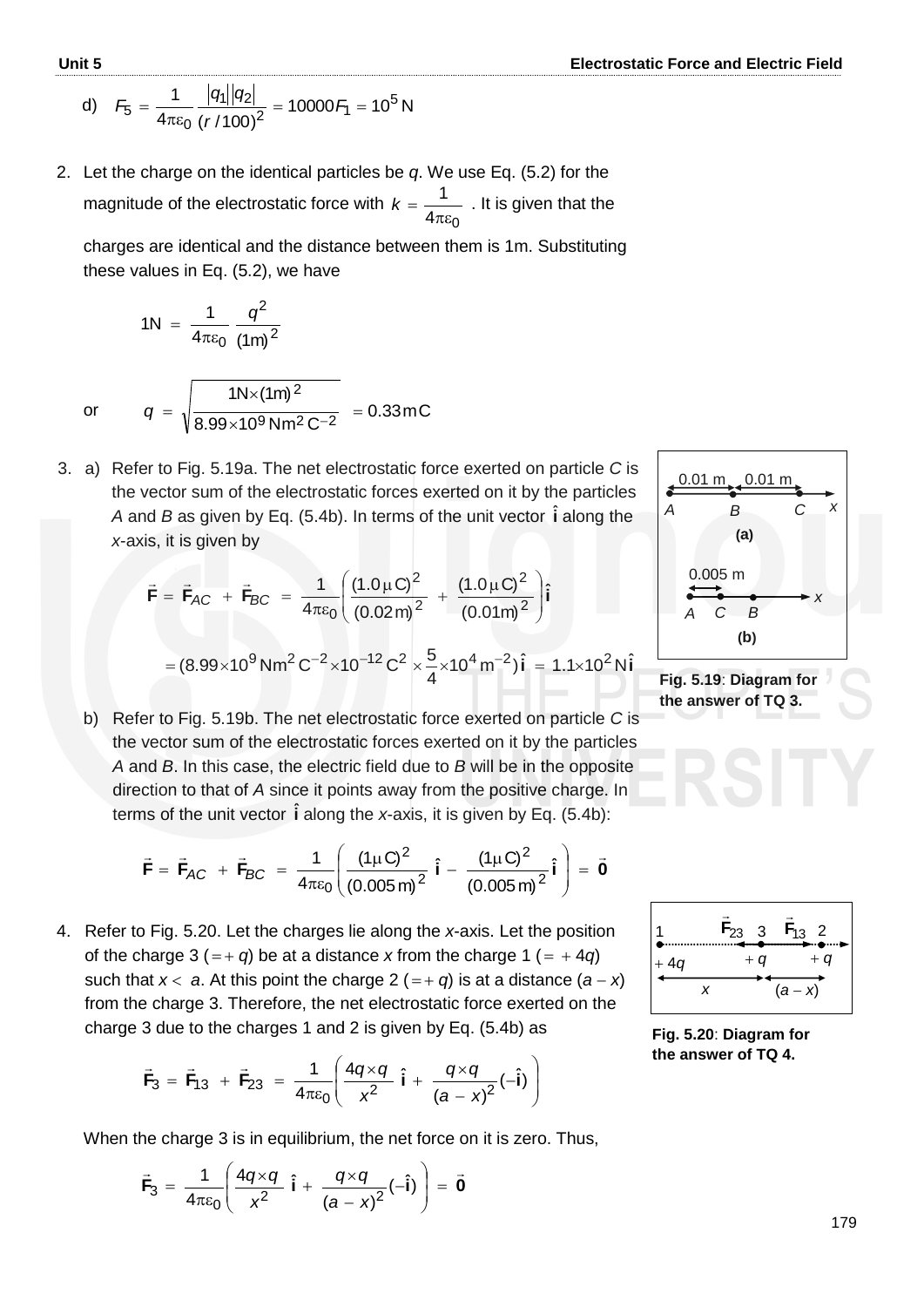or 
$$
\frac{4}{x^2} = \frac{1}{(a-x)^2} \implies 4(a-x)^2 = x^2 \implies 2(a-x) = \pm x
$$

For the positive sign of *x*, 3  $x = \frac{2a}{a}$  and for the negative sign of *x*,  $x = 2a$ .

Since *x a*, 3  $x = \frac{2a}{a}$  is the only possible value of *x*. Therefore, for the charge  $3 (+ q)$  to be in equilibrium, it should be placed at a distance 3 2*a* from the charge  $+4q$ .

5. From Eq. (5.6a), the electric field of a particle having charge  $Q = -9 \times 10^{-9}$  C at a point 1 m away from it is given by

$$
\vec{E}(\vec{r}) = \frac{1}{4\pi\epsilon_0} \frac{Q}{r^2} \hat{r} = 8.99 \times 10^9 \,\text{Nm}^2 \,\text{C}^{-2} \,\frac{(-9 \times 10^{-9} \,\text{C})}{\left(1 \,\text{m}\right)^2} \,\hat{r} = -81 \,\text{NC}^{-1} \,\hat{r}
$$

It is directed towards the negatively charged particle. The electrostatic force experienced by a proton placed at that point is an attractive force directed towards the charge *Q* and is given by

$$
\vec{F}(\vec{r}) = e\vec{E}(\vec{r}) = (1.6 \times 10^{-19})C \times (-81NC^{-1})\hat{r} = -1.3 \times 10^{-17} N \hat{r}
$$

up to 2 significant digits.

6. Substituting  $E = 36 \text{NC}^{-1}$  and  $r = 0.5 \text{m}$  in Eq. (5.6a), we have

$$
E(\vec{r}) = \frac{1}{4\pi\epsilon_0} \frac{|Q|}{r^2} = 8.99 \times 10^9 \text{ Nm}^2 \text{ C}^{-2} \frac{|Q|}{(0.5 \text{ m})^2} = 36 \text{ N C}^{-1}
$$
  
 
$$
\therefore |Q| = 1 \times 10^{-9} \text{ C} = 1 \text{ nC}
$$

HE PE

7. From Eq. (5.7), we have

$$
\vec{\mathbf{F}}(\vec{\mathbf{r}}) = \mathbf{Q}\vec{\mathbf{E}}(\vec{\mathbf{r}})
$$
 (i)



**Fig. 5.21**: **Diagram for the answer to TQ 8.**

where  $Q = -9 \times 10^{-9}$  C and  $\vec{F} = -3 \times 10^{-9}$  N $\hat{i}$ .  $\overline{a}$  Substituting these values in Eq. (i), we get

$$
\vec{E}(\vec{r}) = \frac{\vec{F}(\vec{r})}{Q} = \frac{-3 \times 10^{-9} \text{ N}}{-9 \times 10^{-9} \text{ C}} \hat{i} = 0.3 \text{ N/C}^{-1} \hat{i}
$$

It is directed along the positive *x*-axis. The electrostatic force exerted on an electron placed at this point is given by

$$
\vec{F}(\vec{r}) = e\vec{E}(\vec{r}) = (-1.6 \times 10^{-19} \text{ C}) \times (0.3 \text{ N C}^{-1})\hat{i}
$$

$$
= -0.48 \times 10^{-19} \hat{i} \text{ N} = -5 \times 10^{-20} \hat{i} \text{ N}
$$

8. Refer to Fig. 5.21. Let us take the *x* and *y*-axes as shown in the figure. Then the electric fields at the midpoint *P* due to two charges 1 and 2 of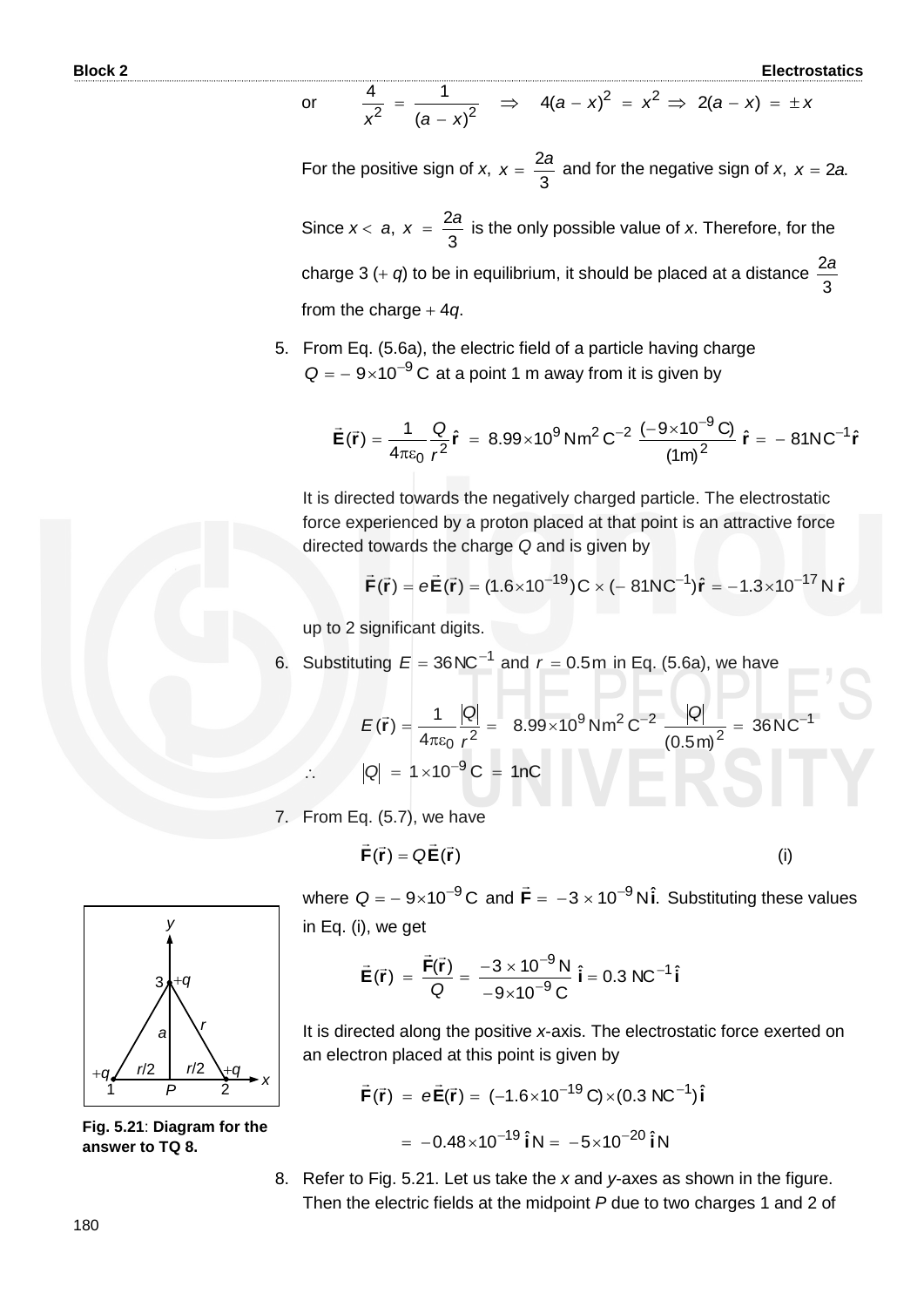magnitude  $+ q$  along the *x*-axis will be equal in magnitude and opposite in direction to each other:

$$
\vec{E}_1(\vec{r}) = \frac{1}{4\pi\epsilon_0} \frac{q}{(r/2)^2} \hat{i}
$$
 and  $\vec{E}_2(\vec{r}) = -\frac{1}{4\pi\epsilon_0} \frac{q}{(r/2)^2} \hat{i}$ 

The magnitude of the net electric field will be just the magnitude of the electric field due to charge 3 on the *y*-axis. The distance of the charge 3 from the midpoint of the side of the triangle along the *x*-axis is given by

$$
a = \sqrt{r^2 - \left(\frac{r}{2}\right)^2} = \frac{\sqrt{3}}{2}r
$$

Therefore, the magnitude of the net electric field at the midpoint of the base of this equilateral triangle is given by

$$
E_3(\vec{r}) = \frac{1}{4\pi\varepsilon_0} \frac{q}{a^2} = \frac{1}{4\pi\varepsilon_0} \frac{4q}{3r^2} = \frac{q}{3\pi\varepsilon_0 r^2}
$$

This result holds for any side of the equilateral triangle.

9. Refer to Fig. 5.22. Let us choose the coordinate axes so that the problem becomes simplified. We choose the *x*-axis to be along the line joining the charges 1 and 2 as shown in the figure. The net electric field at the origin is the vector sum of the electric fields due to the charges 1, 2 and 3:

$$
\vec{E}(\vec{r}) = \vec{E}_1(\vec{r}) + \vec{E}_2(\vec{r}) + \vec{E}_3(\vec{r})
$$
 (i)

Let us determine the electric fields due to the three charges at the origin. You can see that the charges  $+q$  and  $-q$  are at the same distance (*a*) from the origin. So, the origin is at the midpoint of the line joining them. Therefore, for our choice of the *x*-axis, we get

$$
\vec{\mathbf{E}}_1(\vec{r}) + \vec{\mathbf{E}}_2(\vec{r}) = \frac{1}{4\pi\varepsilon_0} \frac{2q}{a^2} \hat{\mathbf{i}} \tag{ii}
$$

The magnitude of the electric field due to the third charge  $-2q$  is

$$
E_3(\vec{r}) = \frac{1}{4\pi\varepsilon_0} \frac{2q}{a^2}
$$

Since the charge 3 is a negative charge, the direction of the electric field due to it is towards the charge. The net electric field **E**' due to the charges 1 and 2 and the electric field **E**3 due to charge 3 are shown in Fig. 5.23. Note that the tails of the vectors are placed at the point where the net electric field is to be determined. To determine the net electric field at the origin, we resolve the electric field  $\vec{E}_3(\vec{r})$  along the *x* and *y*-axes:

$$
E_{3x} = E_3 \cos 120^\circ = -\frac{E_3}{2}
$$
 and  $E_{3y} = E_3 \sin 120^\circ = \frac{\sqrt{3}}{2} E_3$  (iii)

Therefore, combining the results of Eqs. (ii) and (iii) with Eq. (i), the net electric field at *O* is given as:



**Fig. 5.22**: **Diagram for the answer of TQ 9.**



**Fig. 5.23**: **Electric fields for the answer of TQ 9.**